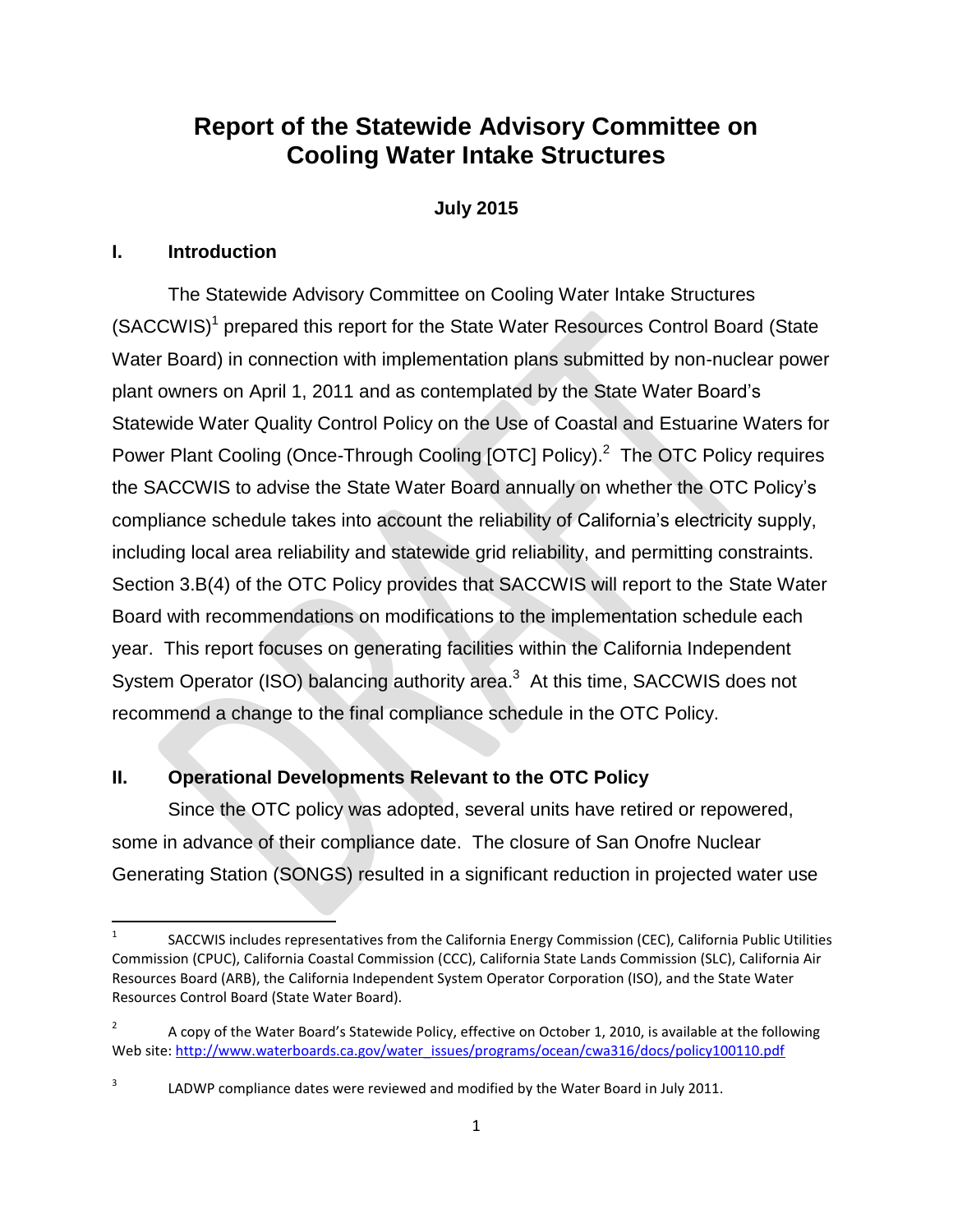for power plant cooling. Table 1 shows the plants in the ISO and LADWP balancing authority areas that have achieved compliance, several of which did so well in advance of their mandated deadlines.

|                             |                  | <b>Compliance</b> |                                     |
|-----------------------------|------------------|-------------------|-------------------------------------|
| <b>Facility &amp; Units</b> | NQC <sup>4</sup> | <b>Date</b>       | <b>Retirement Date</b>              |
| Humboldt Bay 1, 2           | 135              | Dec. 31, 2010     | Retired Sept. 30, 2010              |
| Potrero 3                   | 206              | Oct. 1, 2011      | Retired Feb. 28, 2011               |
| South Bay                   | 296              | Dec. 31, 2011     | Retired Dec. 31, 2010               |
| El Segundo 3                | 335              | Dec. 31, 2015     | Retired July 27, 2013 <sup>5</sup>  |
| Haynes 5, 6                 |                  | Dec. 31, 2013     | Retired June 2013 <sup>6</sup>      |
| Morro Bay 3, 4              | 650              | Dec. 31, 2015     | Retired Feb. 5, 2014                |
| Contra Costa 6, 7           | 674              | Dec. 31, 2017     | Retired April 30, 2013 <sup>7</sup> |
| Huntington Beach 3, 4       | 452              | Dec. 31, 2020     | <b>Retired Nov. 1, 2012</b>         |
| San Onofre 2, 3             | 2,246            | Dec. 31, 2022     | Retired June 7, 2013 <sup>8</sup>   |

**Table 1: OTC Compliance Achievement**

The capacity of the remaining OTC plants are only used a small percentage of the time, but this capacity helps serve demand during peak hours and stressed operating conditions. Some of the capacity at these plants will need to be replaced to ensure system and local reliability. Table 2 presents recent performance for the remaining units at gas-fired OTC plants.

l

<sup>&</sup>lt;sup>4</sup> Net Qualifying Capacity in MW

<sup>&</sup>lt;sup>5</sup> NRG retired El Segundo 3 and replaced it with El Segundo 5-8.

 $^6$  LADWP retired Haynes 5-6, and replaced them with Haynes 11-16.

 $^7$  Although NRG retired Contra Costa Units 6-7, the Marsh Landing facility was constructed immediately next to the retired facility.

 $^8$  San Onofre units were officially retired June 7, 2013, but they ceased power generation on Jan. 31, 2012.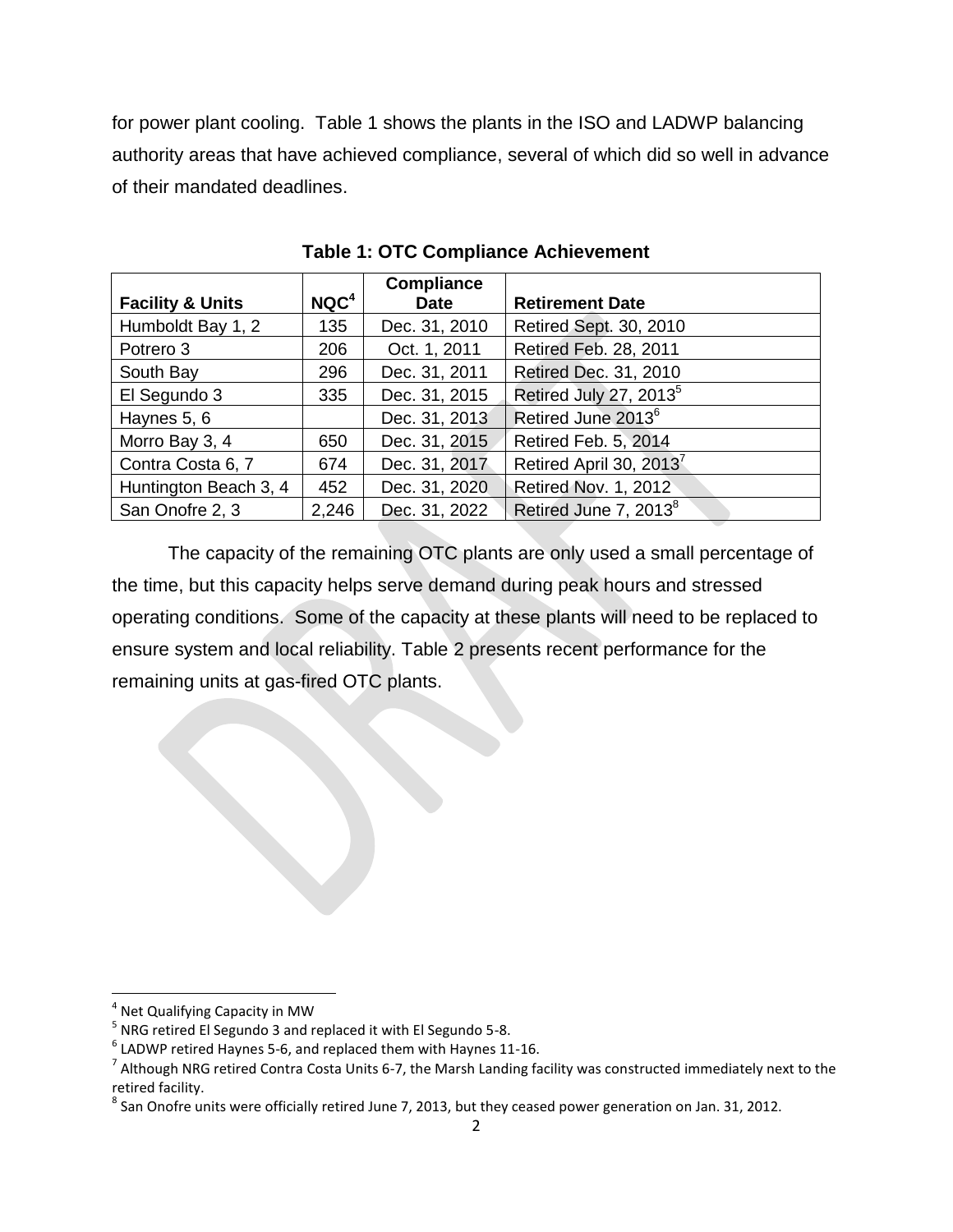| <b>Units</b>               | <b>SWRCB</b><br><b>Compliance</b> | Unit            | <b>ANNUAL CAPACITY</b><br><b>FACTORS</b> |        |        |
|----------------------------|-----------------------------------|-----------------|------------------------------------------|--------|--------|
|                            | <b>Date</b>                       | <b>Capacity</b> | 2012                                     | 2013   | 2014   |
| <b>ISO BAA Units</b>       |                                   |                 |                                          |        |        |
| <b>Alamitos Unit 1</b>     | 12/31/2020                        | 175             | 2.20%                                    | 0.90%  | 1.40%  |
| <b>Alamitos Unit 2</b>     | 12/31/2020                        | 175             | 4.00%                                    | 1.60%  | 5.40%  |
| <b>Alamitos Unit 3</b>     | 12/31/2020                        | 326             | 13.00%                                   | 12.60% | 16.60% |
| <b>Alamitos Unit 4</b>     | 12/31/2020                        | 324             | 9.70%                                    | 11.90% | 18.70% |
| <b>Alamitos Unit 5</b>     | 12/31/2020                        | 485             | 9.70%                                    | 11.40% | 1.70%  |
| <b>Alamitos Unit 6</b>     | 12/31/2020                        | 485             | 7.10%                                    | 6.00%  | 4.50%  |
| El Segundo Unit 4          | 12/31/2015                        | 335             | 11.70%                                   | 12.40% | 6.20%  |
| Encina Unit 1              | 12/31/2017                        | 107             | 14.20%                                   | 4.00%  | 2.00%  |
| Encina Unit 2              | 12/31/2017                        | 104             | 13.90%                                   | 2.90%  | 2.60%  |
| Encina Unit 3              | 12/31/2017                        | 110             | 16.30%                                   | 5.30%  | 4.70%  |
| Encina Unit 4              | 12/31/2017                        | 300             | 14.10%                                   | 5.10%  | 6.30%  |
| Encina Unit 5              | 12/31/2017                        | 330             | 17.80%                                   | 7.70%  | 9.90%  |
| Huntington Beach Unit 1    | 12/31/2020                        | 215             | 12.60%                                   | 16.80% | 22.30% |
| Huntington Beach Unit 2    | 12/31/2020                        | 215             | 27.30%                                   | 26.50% | 26.20% |
| Mandalay Unit 1            | 12/31/2020                        | 218             | 5.20%                                    | 4.50%  | 3.60%  |
| <b>Mandalay Unit 2</b>     | 12/31/2020                        | 218             | 5.50%                                    | 6.20%  | 4.00%  |
| Moss Landing Unit 1        | 12/31/2020 <sup>9</sup>           | 540             | 46.90%                                   | 48.40% | 39.20% |
| Moss Landing Unit 2        | 12/31/2020                        | 540             | 47.00%                                   | 49.90% | 47.00% |
| Moss Landing Unit 6        | 12/31/2020                        | 702             | 4.90%                                    | 4.30%  | 0.90%  |
| Moss Landing Unit 7        | 12/31/2020                        | 702             | 4.40%                                    | 1.80%  | 0.40%  |
| <b>Ormond Beach Unit 1</b> | 12/31/2020                        | 806             | 2.70%                                    | 2.80%  | 0.80%  |
| Ormond Beach Unit 2        | 12/31/2020                        | 806             | 1.00%                                    | 5.80%  | 2.40%  |
| Pittsburg Unit 5           | 12/31/2017                        | 325             | 3.70%                                    | 2.30%  | 0.60%  |
| Pittsburg Unit 6           | 12/31/2017                        | 325             | 3.30%                                    | 1.10%  | 1.10%  |
| Redondo Beach Unit 5       | 12/31/2020                        | 179             | 3.30%                                    | 1.10%  | 2.30%  |
| Redondo Beach Unit 6       | 12/31/2020                        | 175             | 5.00%                                    | 2.70%  | 2.10%  |
| Redondo Beach Unit 7       | 12/31/2020                        | 505             | 8.40%                                    | 4.00%  | 0.90%  |

# **Table 2: Recent Performance of OTC Generating Units**

genalism<br>In a signed settlement agreement, October 9, 2014, between Dynegy and the State Water Board staff, the OTC compliance date will extend from December 31, 2017 to December 31, 2020 for Units 1 and 2 and Units 6 and 7. The OTC amendment was approved by the State Water Board, on April 7, 2015. SACCWIS understands the State Water Board must modify the OTC policy to give effect to this provision of the settlement agreement.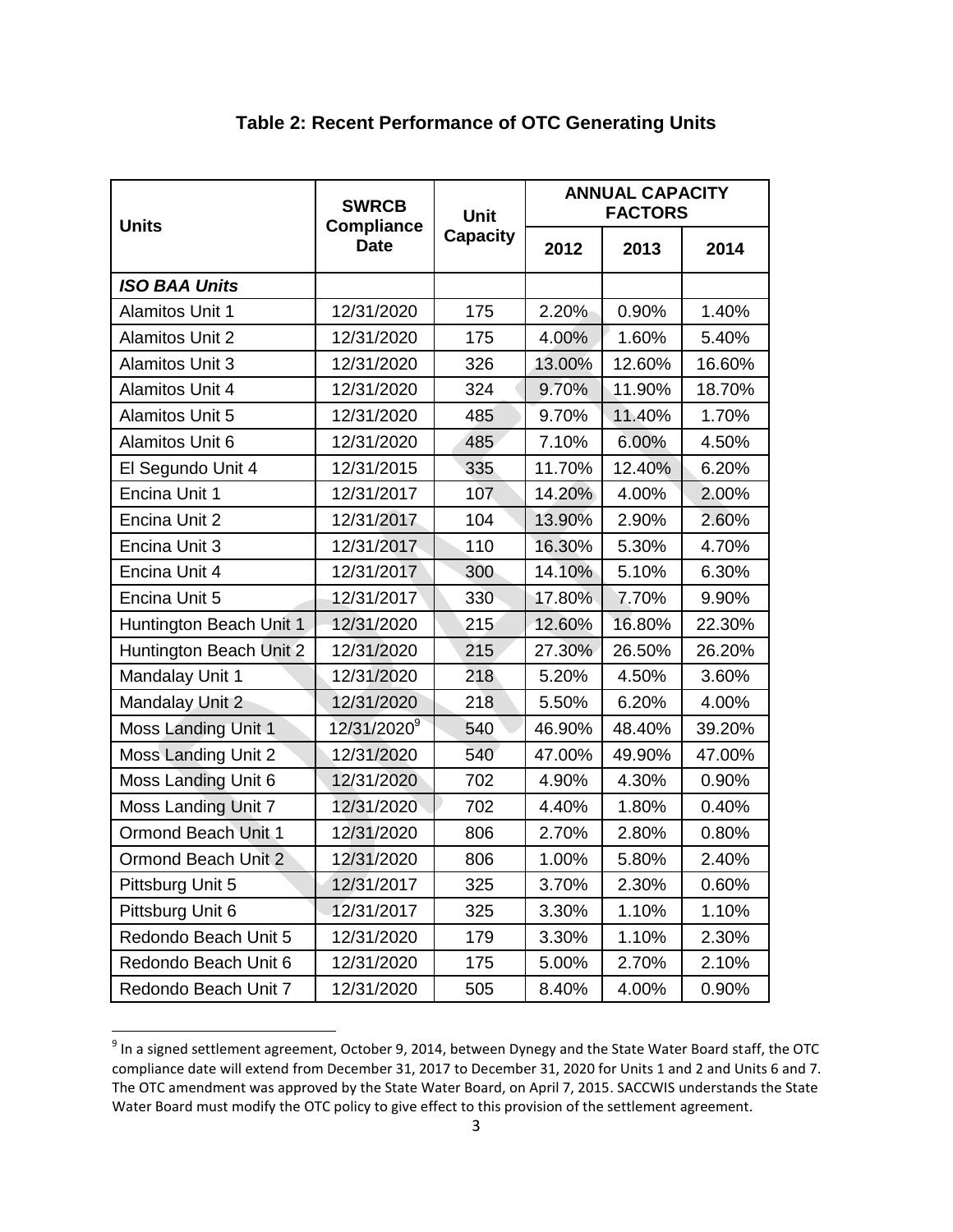|                        | <b>SWRCB</b><br><b>Units</b><br><b>Compliance</b><br><b>Date</b> | <b>Unit</b><br><b>Capacity</b> | <b>ANNUAL CAPACITY</b><br><b>FACTORS</b> |       |        |
|------------------------|------------------------------------------------------------------|--------------------------------|------------------------------------------|-------|--------|
|                        |                                                                  |                                | 2012                                     | 2013  | 2014   |
| Redondo Beach Unit 8   | 12/31/2020                                                       | 496                            | 1.40%                                    | 1.50% | 3.30%  |
| <b>LADWP BAA Units</b> |                                                                  |                                |                                          |       |        |
| Harbor 5               | 12/31/2029                                                       | 75                             | 4%                                       | 3%    | 3.30%  |
| Haynes Unit 1          | 12/31/2029                                                       | 230                            | 15%                                      | 7%    | 12.70% |
| Haynes Unit 2          | 12/31/2029                                                       | 230                            | 21%                                      | 19%   | 13.10% |
| Haynes 8               | 12/31/2029                                                       | 264                            | 22%                                      | 48%   | 34.20% |
| Scattergood Unit 1     | 12/31/2024                                                       | 163                            | 4%                                       | 11%   | 24.50% |
| Scattergood Unit 2     | 12/31/2024                                                       | 163                            | 30%                                      | 19%   | 6.60%  |
| Scattergood Unit 3     | 12/31/2015                                                       | 497                            | 14%                                      | 18%   | 16.10% |

**Source: California Energy Commission, Quarterly Fuel and Energy Report.**

## **III. The California Public Utilities Commission (CPUC), ISO and California Energy Commission (CEC) Continue to Assess Resource, Infrastructure and Reliability Needs**

The CPUC, ISO and CEC continue to work together to study electric reliability issues associated with the compliance schedule under the OTC Policy. The CPUC considers procurement authorizations for its jurisdictional load serving entities; the ISO examines infrastructure upgrades and additions in its transmission planning process; and the CEC evaluates and, when necessary, issues applications for licenses to site new generation resources.

The CPUC's Long-Term Procurement Plan proceeding evaluates generation resources in the ISO system every two years. The intent is to evaluate whether existing and projected resources are sufficient to meet future demand, and to authorize procurement of additional resources in the event that they are insufficient. OTC retirement schedules are incorporated into this analysis and updated according to progress toward or, changes in retirement deadlines. In addition to system-wide analyses, the LTPP also evaluates capacity requirements in localized, high-demand areas. The 2010 LTPP (R.10-05-006) examined local needs in the San Francisco Bay Area and San Diego. The CPUC's 2012 LTPP (R.12-03-014) examined the effect of potential retirements of units using once-through cooling in Ventura County and the Los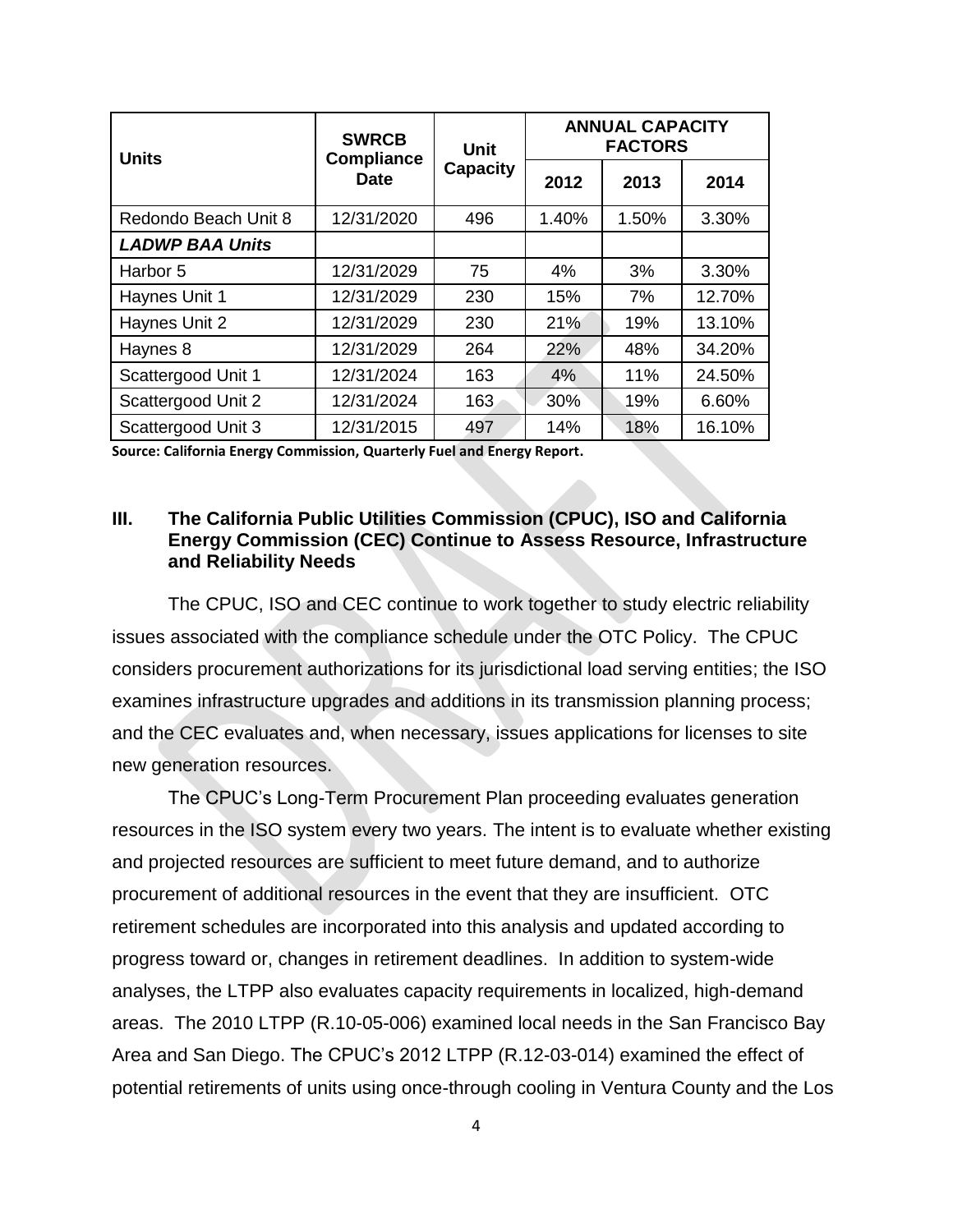Angeles Basin. At the same time, the CPUC examined the reliability needs that could result from the retirement of the Encina Power Station in San Diego County (Application 11-05-023). Both proceedings authorized CPUC-jurisdictional load serving entities to enter into contracts to bring new resources on-line before the OTC Policy compliance dates for OTC generation in these areas. With the retirement of SONGS, the CPUC, CEC, and ISO took appropriate steps to ensure reliability. After cooperatively establishing modeling assumptions, the ISO filed testimony in the 2012 long-term procurement plan proceeding, Track 4. The CPUC relied on this testimony, and that of other parties, in authorizing additional resources to be developed in the Los Angeles Basin and San Diego in light of the SONGS closure.

On March 13, 2014, the Commission authorized Southern California Edison (SCE) and San Diego Gas & Electric (SDG&E) to procure up to 700 and 800 megawatts (MW), respectively, of additional capacity to meet local capacity needs. Of that capacity, SCE and SDG&E were required to procure 400 and 200 MW, respectively, of preferred resources or energy storage. These authorizations were made in addition to previous authorizations discussed above, bringing the total minimum authorizations for SCE to 2,115 MW (1,900 MW in LA Basin and 215 MW in Big Creek/Ventura), and 800 MW for SDG&E. <sup>10</sup> The applications for those resources, which total 2,157 MW for SCE (1,883 MW via Tracks 1 and 4 and an additional 274 MW in the Moorpark sub-area of Ventura County) - and 600 MW for SDG&E - are currently under review by the CPUC.<sup>11</sup> A decision on the SDG&E application to re-power the Encina Power Station<sup>12</sup> was conditionally approved at the May 21<sup>st</sup>, 2015 Commission meeting. This Decision directs SDG&E to file an amended contract for 500 MW instead of the original 600 MW, with the remaining 100 MW allocated to preferred resources and energy storage. An

 $\overline{\phantom{a}}$ 

 $10$  CPUC Decision (D.13-02-015), available online at:

[http://docs.cpuc.ca.gov/PublishedDocs/Published/G000/M050/K374/50374520.PDF,](http://docs.cpuc.ca.gov/PublishedDocs/Published/G000/M050/K374/50374520.PDF) and CPUC Decision (D.) 14- 03-004, available online at:<http://docs.cpuc.ca.gov/PublishedDocs/Published/G000/M089/K008/89008104.PDF>

 $11$  SCE Application (A.14-11-016) for resources in Moorpark/Ventura County, available online at: <http://docs.cpuc.ca.gov/SearchRes.aspx?DocFormat=ALL&DocID=143307496>

 $12$  SDG&E Application (A.14-07-009) available online at: <http://docs.cpuc.ca.gov/SearchRes.aspx?DocFormat=ALL&DocID=98406519>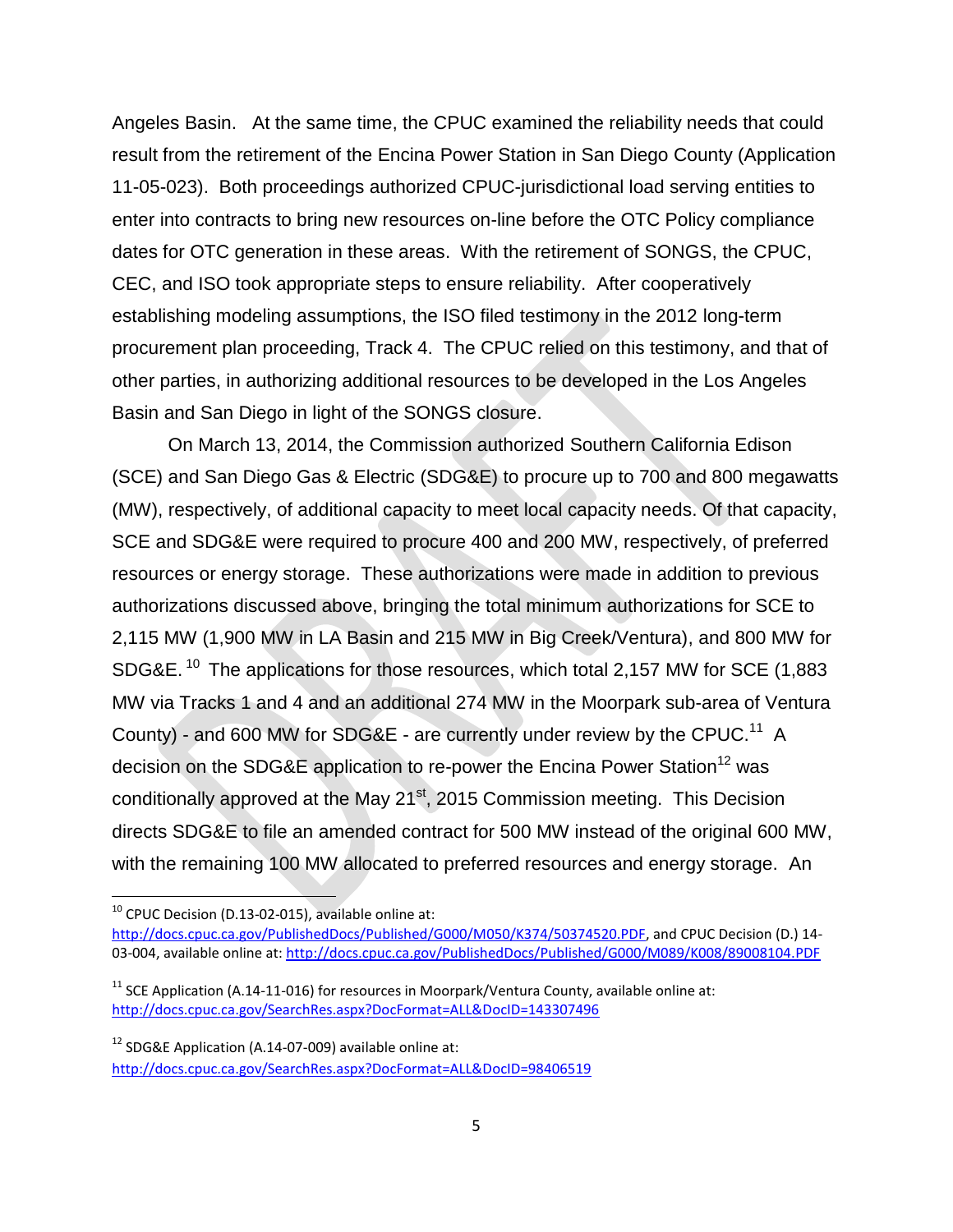additional application from SDG&E to procure preferred resources and energy storage, including this additional 100 MW, is expected in January, 2016. See summary tables below for authorizations and details on pending applications of SCE Tracks 1 and 4, and SDG&E.

| <b>Resource Type</b>                                                             | Track 1<br><b>LCR</b><br>(West LA<br>Basin) | Track 1<br><b>LCR</b><br>(Big<br>Creek/<br>Ventura) | <b>Additional</b><br>Track 4<br>Authorization<br>(West LA<br>Basin) | <b>Total</b><br>Authorization | <b>Pending</b><br><b>Applications</b> |
|----------------------------------------------------------------------------------|---------------------------------------------|-----------------------------------------------------|---------------------------------------------------------------------|-------------------------------|---------------------------------------|
| <b>Preferred</b><br><b>Resources &amp;</b><br><b>Energy Storage</b><br>(Minimum) | 200 MW                                      |                                                     | 400 MW                                                              | 600 MW                        | 500 MW                                |
| <b>Gas-fired</b><br><b>Generation</b><br>(Minimum)                               | 1000 MW                                     |                                                     |                                                                     | 1000 MW                       | 1000 MW                               |
| <b>Optional:</b><br><b>Preferred</b><br><b>Resources/Storage</b>                 | Up to<br>400MW                              |                                                     |                                                                     | Up to 400 MW                  | 0 MW                                  |
| Optional:<br><b>Any Resource</b>                                                 | <b>200 MW</b>                               |                                                     | 100 to 300<br><b>MW</b>                                             | 300 to 500<br><b>MW</b>       | 383 MW                                |
| <b>Any Resource</b>                                                              |                                             | 215<br>(minimum)<br>to 290<br><b>MW</b>             |                                                                     | 215<br>(minimum) to<br>290 MW | 274 MW                                |
| <b>Total</b>                                                                     | 1400 to<br>1800 MW                          | 215 to<br>290 MW                                    | 500 to 700<br><b>MW</b>                                             | 2,115 to 2,790<br><b>MW</b>   | 2,157 MW                              |

**Table 3: Southern California Edison Tracks 1 and 4 Authorizations**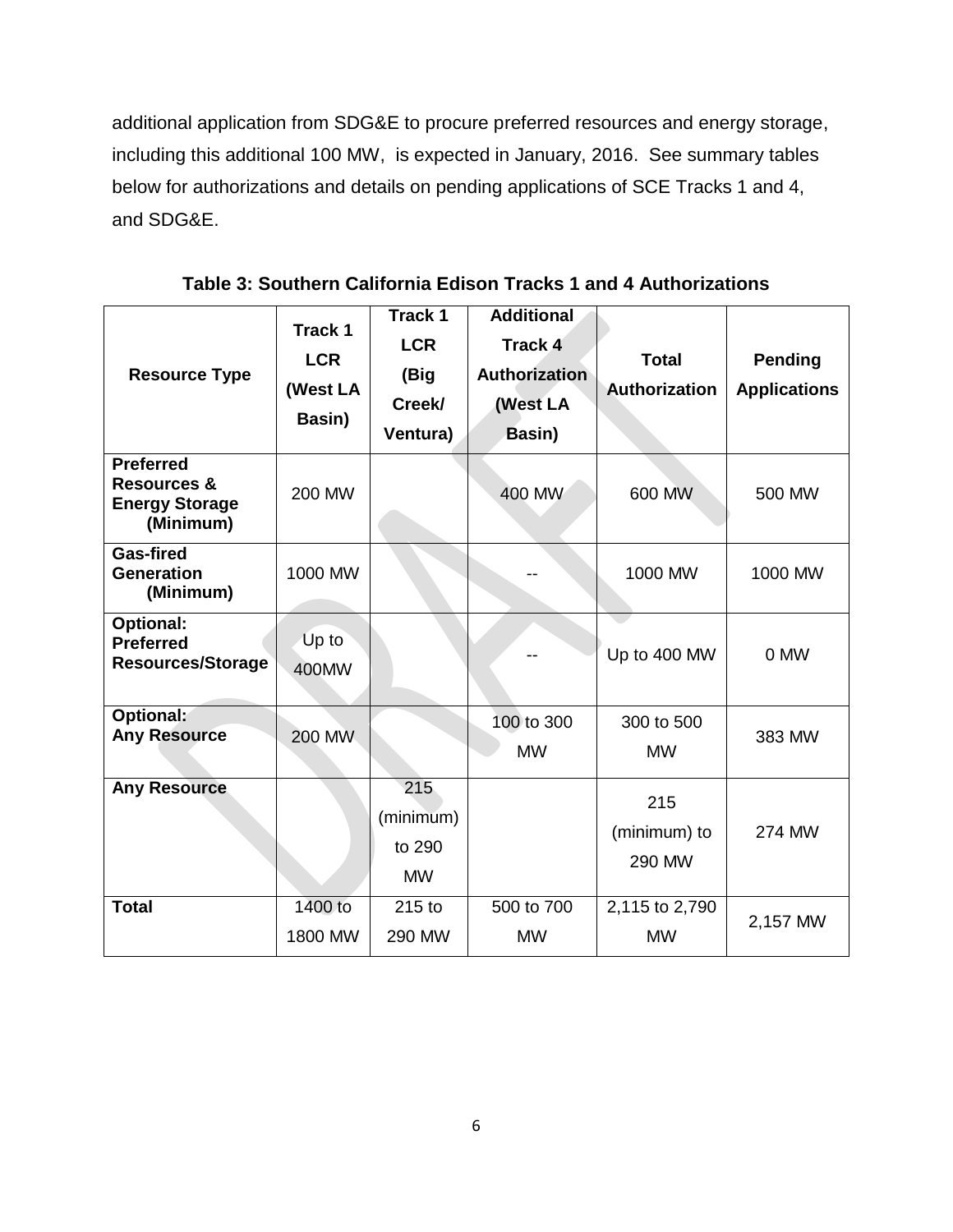| <b>Resource Type</b>                        | Location                 | <b>Capacity</b> | <b>Status</b>       |
|---------------------------------------------|--------------------------|-----------------|---------------------|
| <b>Energy Efficiency</b>                    | <b>Western LA Basin</b>  | 124 MW          | <b>Under Review</b> |
| <b>Demand Response</b>                      | <b>Western LA Basin</b>  | 75 MW           | <b>Under Review</b> |
| <b>Distributed</b><br><b>Generation</b>     | <b>Western LA Basin</b>  | 38 MW           | <b>Under Review</b> |
| <b>Energy Storage</b>                       | <b>Western LA Basin</b>  | 264 MW          | <b>Under Review</b> |
| <b>Combined Cycle</b><br><b>Gas Turbine</b> | <b>Alamitos</b>          | 640 MW          | <b>Under Review</b> |
| <b>Combined Cycle</b><br><b>Gas Turbine</b> | Huntington Beach         | 644 MW          | <b>Under Review</b> |
| <b>Gas Combustion</b><br><b>Turbine</b>     | Stanton                  | <b>98 MW</b>    | <b>Under Review</b> |
| <b>Energy Efficiency</b>                    | Big Creek/Ventura        | 6 MW            | <b>Under Review</b> |
| <b>Distributed</b><br><b>Generation</b>     | Big Creek/Ventura        | 6 MW            | <b>Under Review</b> |
| <b>Energy Storage</b>                       | <b>Big Creek/Ventura</b> | 0.5 MW          | <b>Under Review</b> |
| <b>Gas Combustion</b><br><b>Turbine</b>     | Mandalay                 | <b>262 MW</b>   | <b>Under Review</b> |

# **Table 4: Southern California Edison Pending Application Details**<sup>13</sup>

 $\overline{\phantom{a}}$ 

 $^{13}$ For additional details, see Southern California Edison Application A. 14-11-012, available online at: <http://docs.cpuc.ca.gov/SearchRes.aspx?DocFormat=ALL&DocID=143307429>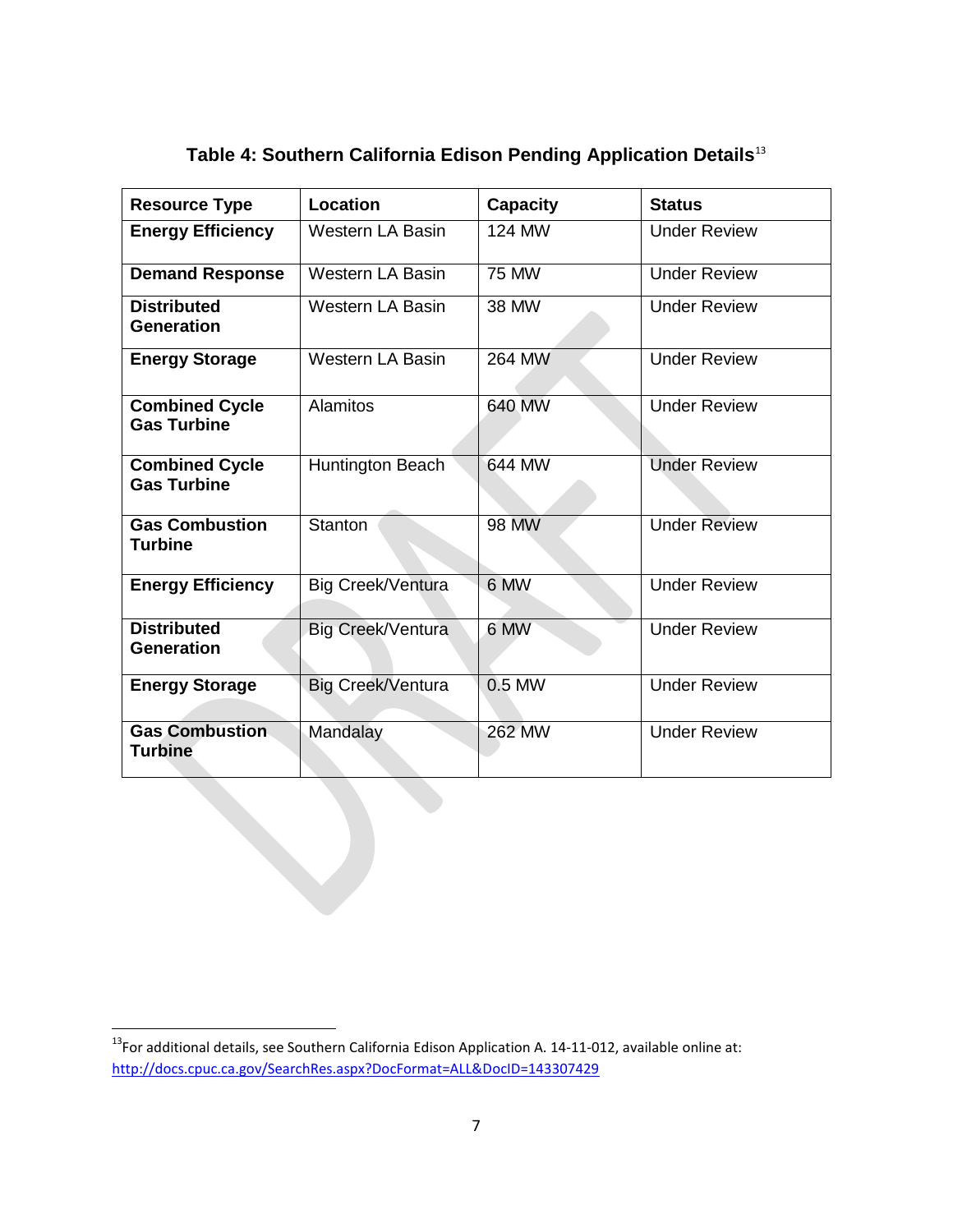# **Table 5: San Diego Gas & Electric Current Authorizations**

| <b>Resource Type</b>                                                                       | D.13-03-029/<br>D.14-02-016 | <b>Additional</b><br><b>Track 4</b><br><b>Authorization</b> | <b>Total</b><br><b>Authorization</b> | Pending &<br><b>Approved</b><br><b>Applications</b> |
|--------------------------------------------------------------------------------------------|-----------------------------|-------------------------------------------------------------|--------------------------------------|-----------------------------------------------------|
| <b>Preferred</b><br><b>Resources &amp;</b><br><b>Energy</b><br><b>Storage</b><br>(Minimum) |                             | <b>200 MW</b>                                               | <b>200 MW</b>                        | 0 MW                                                |
| <b>Optional:</b><br><b>Any Resource</b>                                                    | 300 (Pio Pico)              | 300 to 600 MW                                               | 600 to 900 MW                        | 900 MW                                              |
| <b>Total</b>                                                                               | 300 MW                      | 500 to 800 MW                                               | 800 to 1100<br><b>MW</b>             | 900 MW                                              |

# **Table 6: San Diego Gas & Electric Pending Application Details**

| <b>Resource Type</b>                    | Location                 | Capacity | <b>Status</b>                           |
|-----------------------------------------|--------------------------|----------|-----------------------------------------|
| <b>Gas Combustion</b><br><b>Turbine</b> | <b>Western SD County</b> | 300 MW   | Approved                                |
| <b>Gas Combustion</b><br><b>Turbine</b> | Encina site              | 500 MW   | Conditionally<br>Approved <sup>14</sup> |

In addition to its work supporting the CPUC long term procurement plan proceeding, the ISO has expanded its transmission planning process to explore transmission alternatives for improving reliability. The ISO approved several transmission upgrades and additions in its 2013/2014 transmission planning process to

 $\overline{\phantom{a}}$ 

<sup>&</sup>lt;sup>14</sup> SDG&E Must file an AL for an amended PPA for 500 MW instead of 600 MW, see discussion section on "Encina" below.

<sup>&</sup>lt;sup>15</sup>For additional details, see San Diego Gas & Electric Application A. 14-07-009, available online at: <http://docs.cpuc.ca.gov/SearchRes.aspx?DocFormat=ALL&DocID=98406519>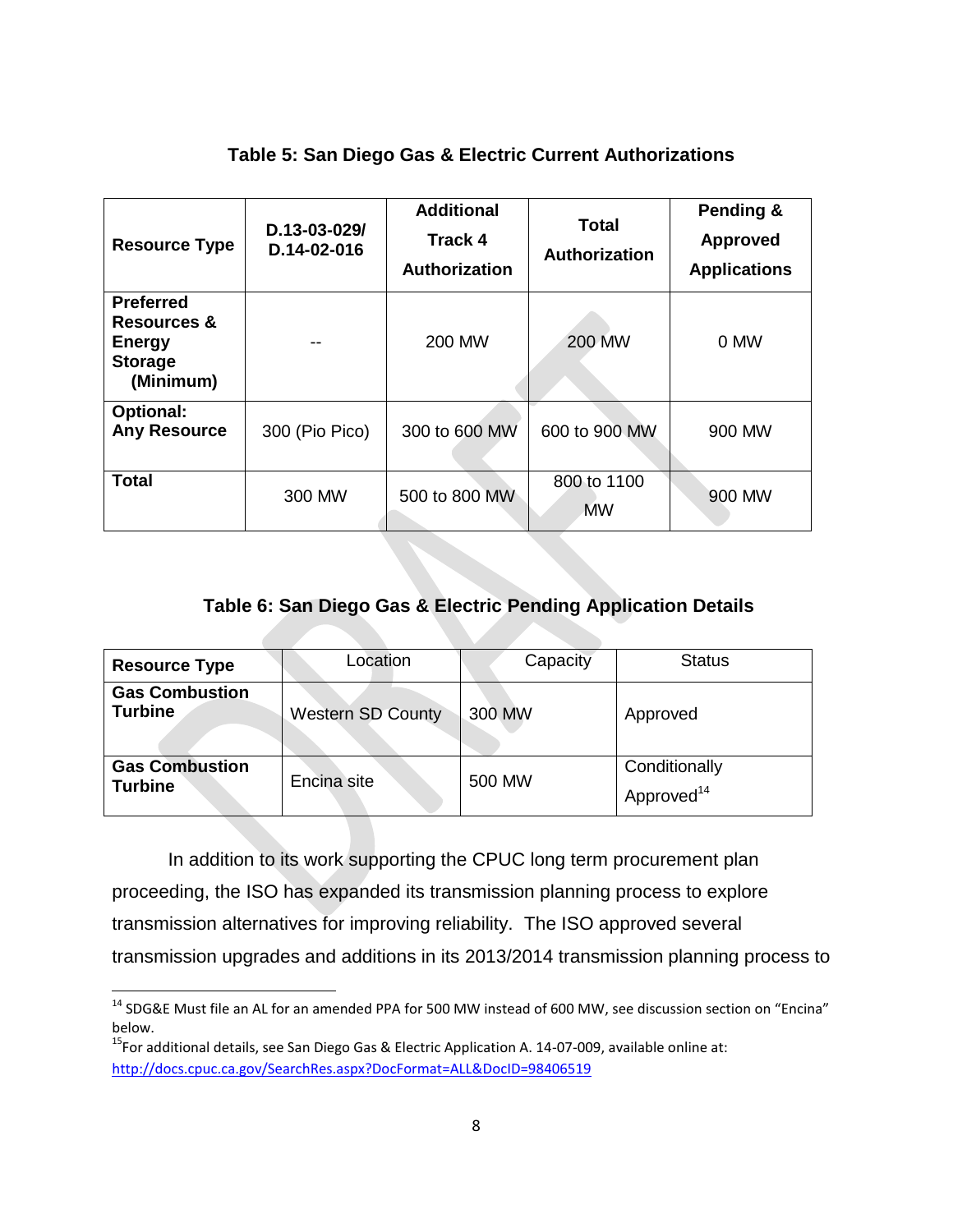help address local reliability issues associated with the compliance schedule under the OTC Policy and the closure of SONGS. The timing of the ISO approved transmission projects and CPUC pending projects, as well as authorized procurement levels, for SCE and SDG&E facilitate the compliance schedule of the OTC policy. The ISO's analysis in its most recent 2014/2015 transmission planning process indicates that the authorized resources, forecast load, and previously-approved transmission projects working together meet the reliability needs in the LA Basin and San Diego areas. Only one minor project, South of Mesa 230 kV line upgrades, was identified in this planning cycle. The following provides a summary of the reliability transmission projects approved by the ISO Board of Governors in the 2012-2013, 2013-2014, and 2014-2015 Transmission Plans<sup>16</sup> to address reliability concerns related to the retirement of SONGS and OTC generating facilities in the LA Basin and San Diego local areas. In Table 7, the target in-service date and responsible participating transmission owner (PTO) are identified.

|                | <b>Transmission Projects</b>                                      | <b>PTO</b> service<br>territory | <b>Target in-service</b><br>dates |
|----------------|-------------------------------------------------------------------|---------------------------------|-----------------------------------|
|                | Talega Synchronous Condensers (2x225)<br>MVAR)                    | SDG&E                           | 6/30/2015                         |
| $\overline{2}$ | San Luis Rey Synchronous Condensers (2x225)<br>MVAR)              | SDG&E                           | 6/30/2017                         |
| 3              | <b>Imperial Valley Phase Shifting Transformers</b><br>(2x400 MVA) | SDG&E                           | 6/1/2017                          |
| 4              | Sycamore - Penasquitos 230kV Line                                 | SDG&E                           | 6/1/2017                          |
| 5              | San Onofre Synchronous Condensers (1x225<br>MVAR)                 | SDG&E                           | 6/1/2018 (as<br>latest)           |

**Table 7: In-service Dates for ISO Board Approved Transmission Projects**

 $\overline{a}$ 

<sup>16</sup><http://www.caiso.com/Documents/BoardApproved2012-2013TransmissionPlan.pdf> <http://www.caiso.com/Documents/Board-Approved2013-2014TransmissionPlan.pdf> http://www.caiso.com/Documents/Board-Approved2014-2015TransmissionPlan.pdf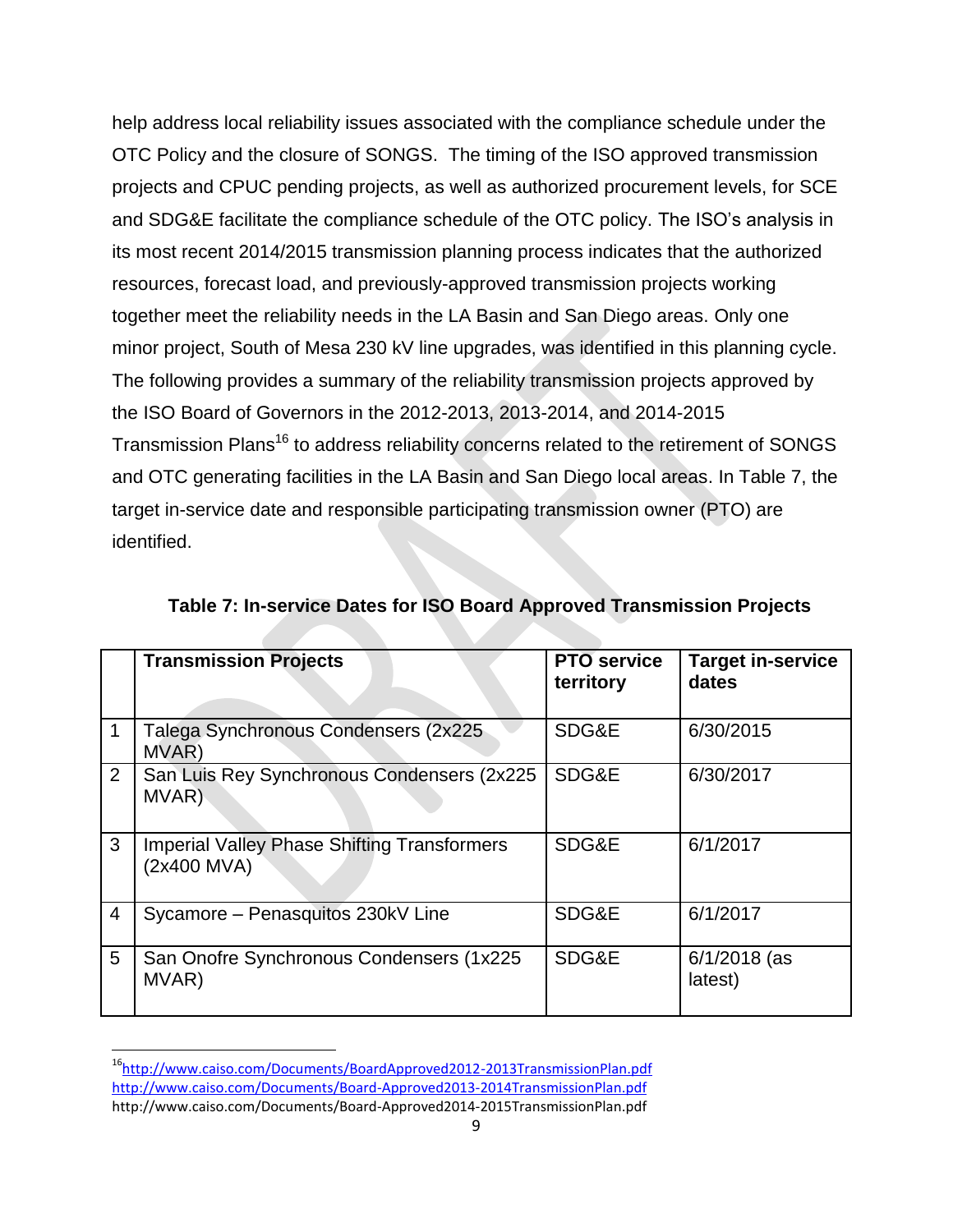|   | <b>Transmission Projects</b>                                  | <b>PTO service</b><br>territory | <b>Target in-service</b><br>dates |
|---|---------------------------------------------------------------|---------------------------------|-----------------------------------|
| 6 | Santiago Synchronous Condensers (1x225)<br>MVAR)              | <b>SCE</b>                      | 6/1/2018                          |
|   | Mesa Loop-in Project and South of Mesa<br>230kV Line Upgrades | <b>SCE</b>                      | 12/31/2020                        |

The CEC is the lead agency for licensing thermal power plants 50 MW and larger and has a regulatory certification process (certification process) under the California Environmental Quality Act.<sup>17</sup> Under this process, the CEC conducts an environmental analysis of each project's Application for Certification (application), including an analysis of alternatives and mitigation measures to minimize any significant adverse effect the project may have on the environment. These requirements do not, however, apply to the repowering or replacement of an existing power plant wherein the net increase in capacity is less than 50 MW.

As of May 2015, the CEC received four Applications for Certification to replace some or all of the power production units at AES' Alamitos, AES Huntington Beach, AES Redondo Beach, and NRG Mandalay facilities, and two Petitions to Amend Certifications for Carlsbad and El Segundo facilities.

> The Alamitos application was underway following CEC's March 12, 2014 determination that the application is data adequate, but now AES intends to file a Supplemental Application for Certification (SAFC). On November 5, 2014, AES was selected by SCE for a Power Purchase Agreement, subject to the CPUC review and approval, for the Alamitos facility, with different equipment, configuration, and lower capacity than the information

 $17\,$ Under this program, a project developer files an Application for Certification to initiate the siting process. The CEC Chairman then establishes a siting committee to preside over the process. Once the CEC determines the applicant has submitted adequate information to proceed (referred to as data adequate), the proceeding begins. The certification proceeding could take up to a year or longer. For example, the certification process for the Carlsbad Energy Center proceeding took almost five years.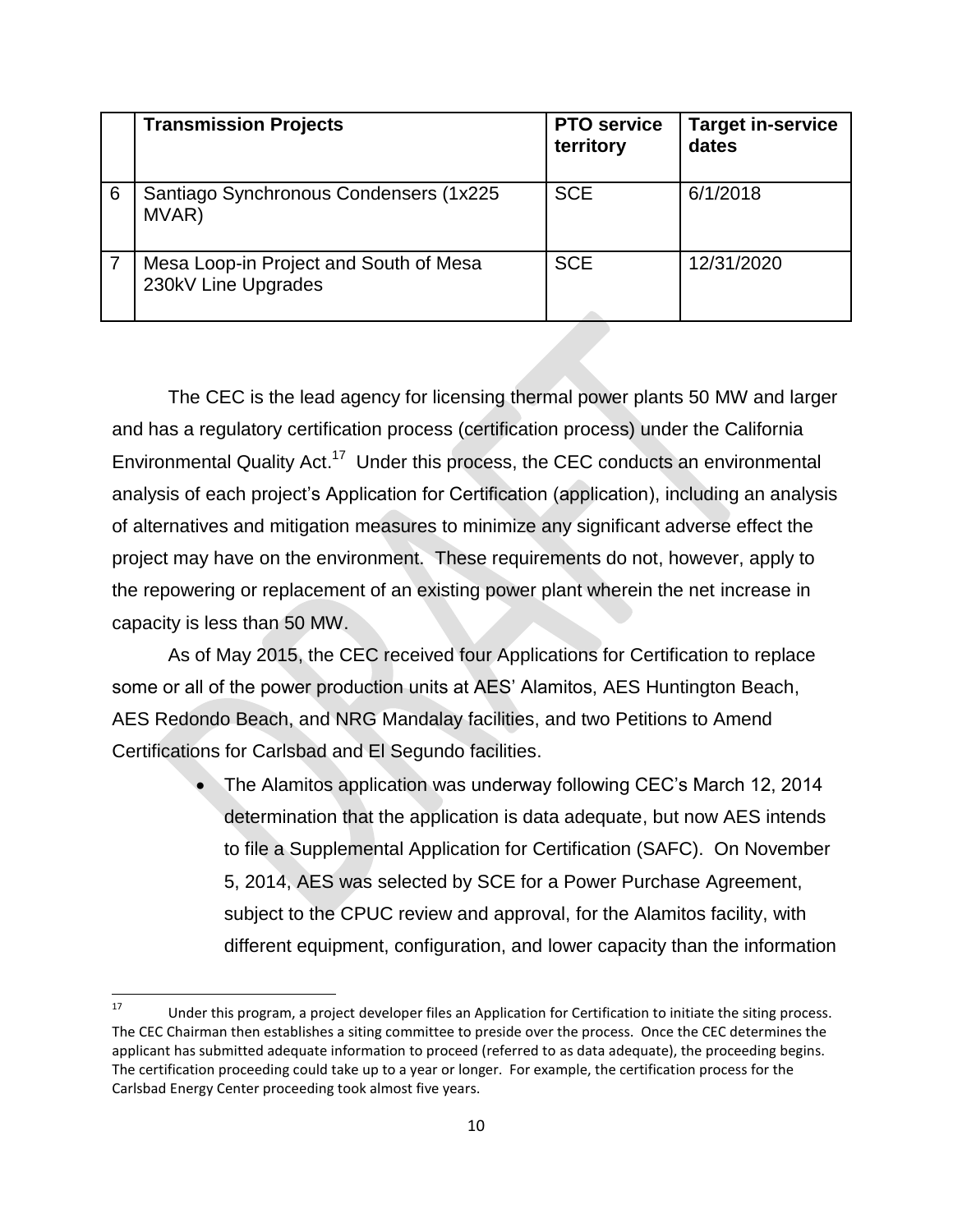submitted to the CEC in its application. At the December 16, 2014 status conference with the CEC, the applicant proposed substantial changes to the configuration of the Alamitos project that would reduce the nominal generating capacity from 1,995 MW to 1,040 MW. The applicant indicated that it would file an SAFC in the third quarter of 2015. CEC Staff is awaiting the new SAFC information before completing their Preliminary Staff Analyses.

- The Huntington Beach application was approved by the CEC on October 29, 2014. Subsequently, AES was selected for a Power Purchase Agreement by SCE for the Huntington Beach facility, subject to the CPUC review and approval, with different equipment, configuration than approved by the CEC. The applicant is expected to file a Petition to Amend Certification in mid-2015.
- The Redondo Beach application is in process. The CEC accepted the application as data adequate on August 27, 2013, and CEC staff published the Preliminary Staff Assessment (PSA) on July 28, 2014. AES submitted the Harbor Village Plan Initiative petition to the City of Redondo Beach, which sought the approval of the electorate in Redondo Beach for a land use plan for the RBEP site as a mixed-use development of 600 new residences, 250 hotel rooms, and 85,000 square feet of commercial space. On August 20, 2014, Applicant filed a "Notice of Suspension of Application for Certification" (Applicant's Notice). On September 2, 2014, the CEC ordered that all proceedings in the AFC are suspended pursuant to the Applicant's Notice until April 1, 2015. Voters in the City of Redondo Beach rejected the initiative on March 3, 2015. On March 20, 2015, AES submitted a letter to the CEC Committee assigned to the proceeding, asking the Committee to resume the proceeding and proposing an aggressive schedule. On April 10, 2015, the CEC held a status conference to officially restart the AFC process.
- The Puente Power Project (Mandalay) application was filed on April 15, 2015, and is in process. On June 2, 2015, CEC staff has determined that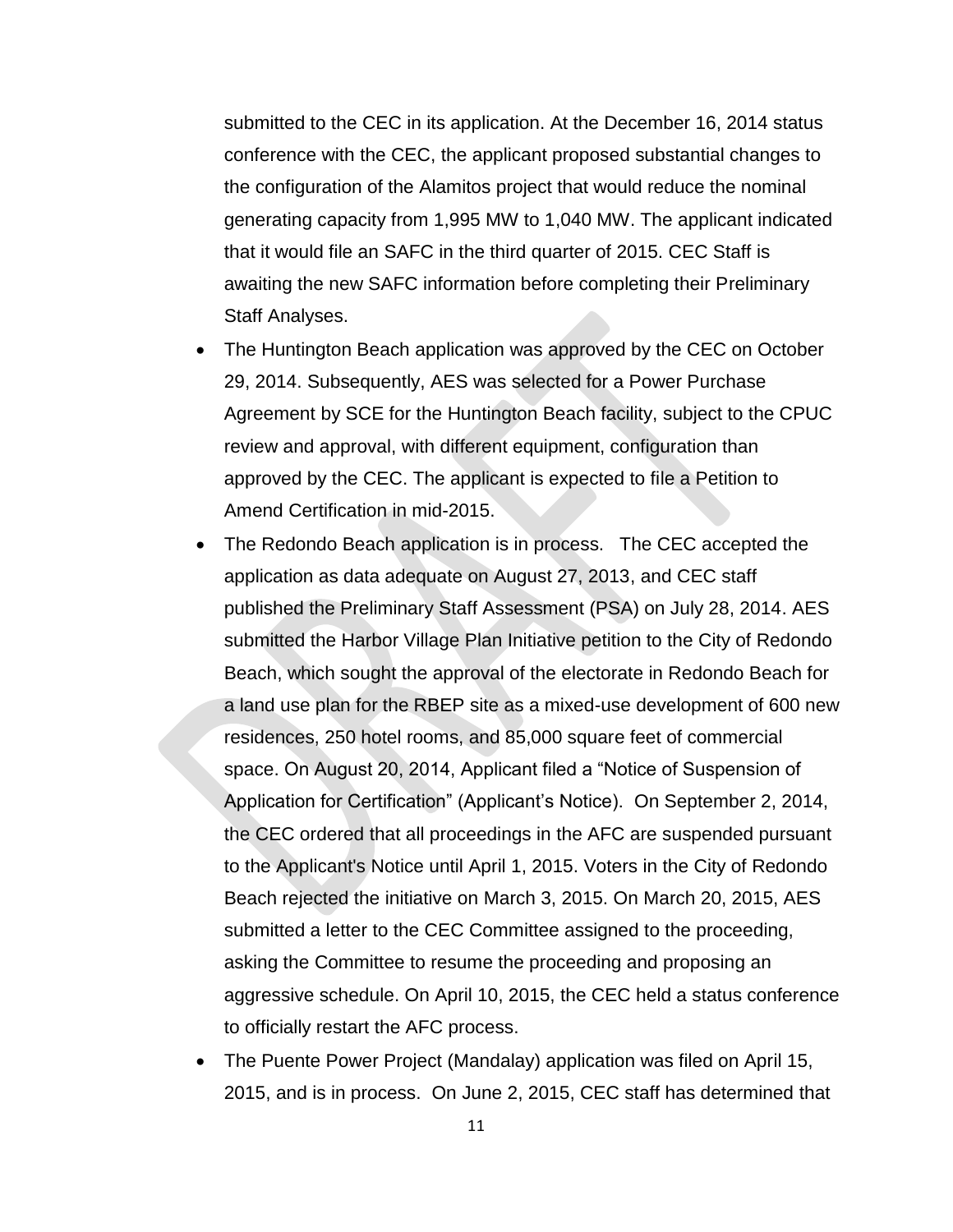all of the information has been provided to fulfill the AFC data adequacy requirements, including a May 28, 2015, letter from the Ventura County Air Pollution Control District deeming the request for Authority to Construct complete. The CEC accepted the AFC as data adequate on June 10, 2015.

- The El Segundo Energy Center Petition to Amend is under review. On April 23, 2013, ESEC filed a petition with the California Energy Commission requesting to replace utility boiler Units 3 and 4 with one new combined cycle generator (Unit 9), one steam turbine generator (Unit 10) and two simple-cycle gas turbines (Units 11 and 12) for the El Segundo Energy Center (ESEC) project totaling 449 MW. The current amendment proposes the demolition of Units 3 and 4, to be replaced with Units 9, 10, 11, and 12, which all use dry cooling technology. CEC staff received the Final Determination of Compliance (FDOC) from the South Coast Air Quality Management District (SCAQMD). CEC staff published the Final Staff Assessment (FSA) Part A on October 6, 2014, which contains the staff's independent evaluation for all technical sections with the exception of Air Quality. The Air Quality section will be published in a subsequent FSA Part B. The applicant is seeking several changes to the FDOC that will require the issuance of an errata to the FDOC by SCAQMD.
- The Carlsbad Energy Center petition to amend is also under review, as discussed above. The CEC approved the application in May 2012 for NRG Energy's Carlsbad Energy Center, which would replace three of the units at Encina Power Station. Developments in January 2014 suggested that the Carlsbad Energy Center will be redesigned as peaking power plants, requiring an amendment to the permit for the Carlsbad Energy Center. NRG submitted a Petition to Amend on May 2, 2014 to replace all five units plus a small combustion turbine at Encina with six units of simple-cycle combustion turbines totaling 632 MW. CEC staff received the Preliminary Determination of Compliance (PDOC) from the San Diego Air Pollution Control District on December 12, 2014. CEC staff released the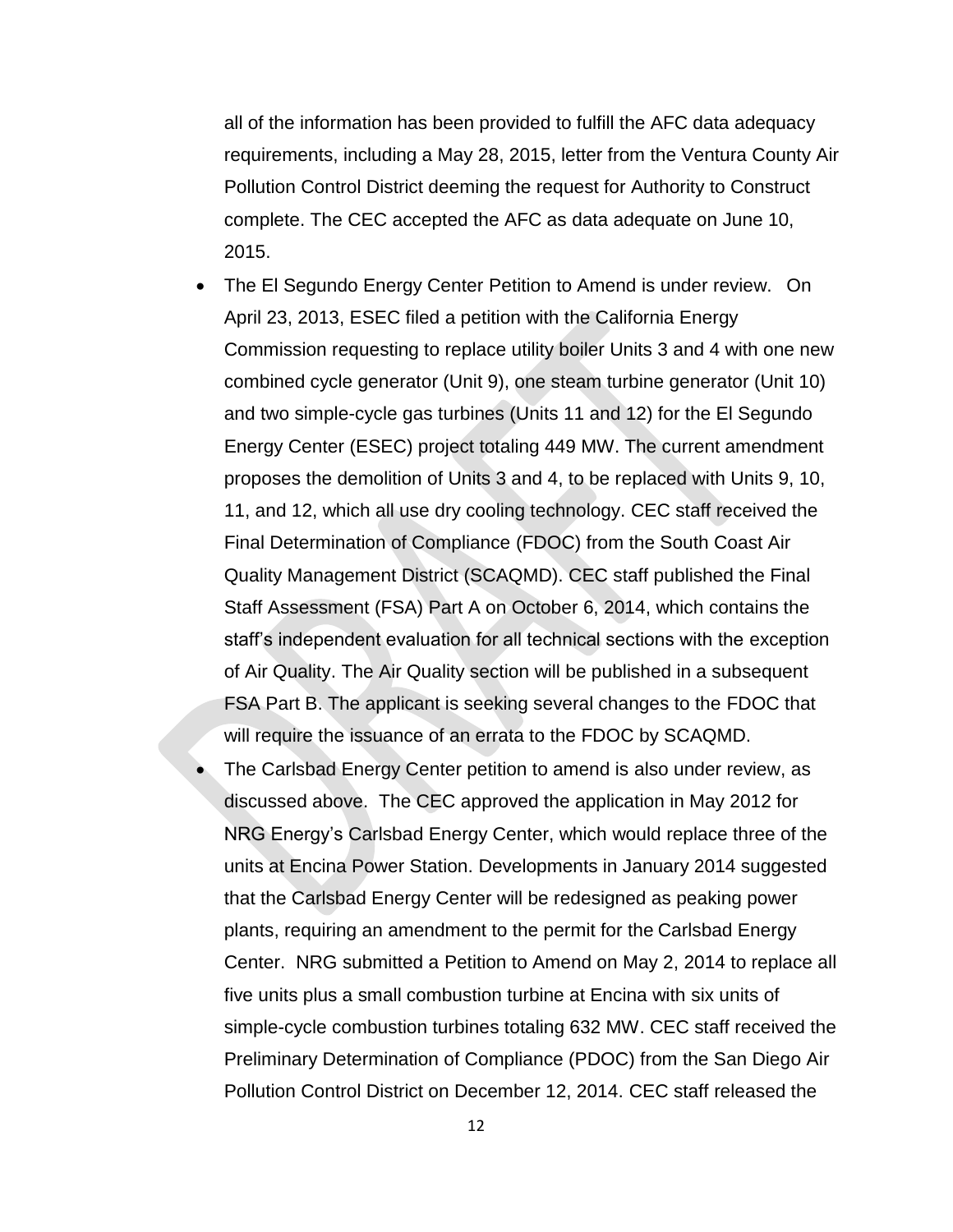Preliminary Staff Analysis regarding the amendment on December 17, 2014 and the Final Staff Analysis on February 17, 2015, which is a milestone in the certification process.

The unexpected retirement of SONGS and the scheduled retirement of roughly 5000 MW of capacity along the Southern California coastline between 2015 and 2020 have motivated management of the CEC, CPUC, ISO and the California Air Resources Board (ARB) to create the Southern California Reliability Project. This inter-agency effort is (1) monitoring both the development of replacement resources pursuant to CPUC authorization and ISO Board decisions and the expected impacts of utility demand-side programs, and (2) creating options that could be triggered to maintain reliability in the event contingencies occur. As explained by representatives of the CEC and the State Water Board at the August 20, 2014 workshop within the CEC's 2014 Integrated Energy Policy Report update proceeding, one option is to delay OTC compliance dates for specific facilities if needed to "bridge the gap" between the expected online date of new resources and an existing OTC facility's compliance date. Since making such recommendations is the function for which State Water Board created SACCWIS, what is new is the inter-agency effort to pay particular attention to the Southern California region. If this inter-agency group determines that such a compliance date delay is appropriate, it would use the SACCWIS process to make such a request to the State Water Board.

#### **IV. SCAQMD Rulemaking Activity**

Emission offset market availability and cost remains an issue with respect to air permits for new and replacement gas-fired generator projects in Southern California, particularly in the SCAQMD. The SCAQMD staff have been conducting a rulemaking to provide additional options for securing offsets for power plant projects to support the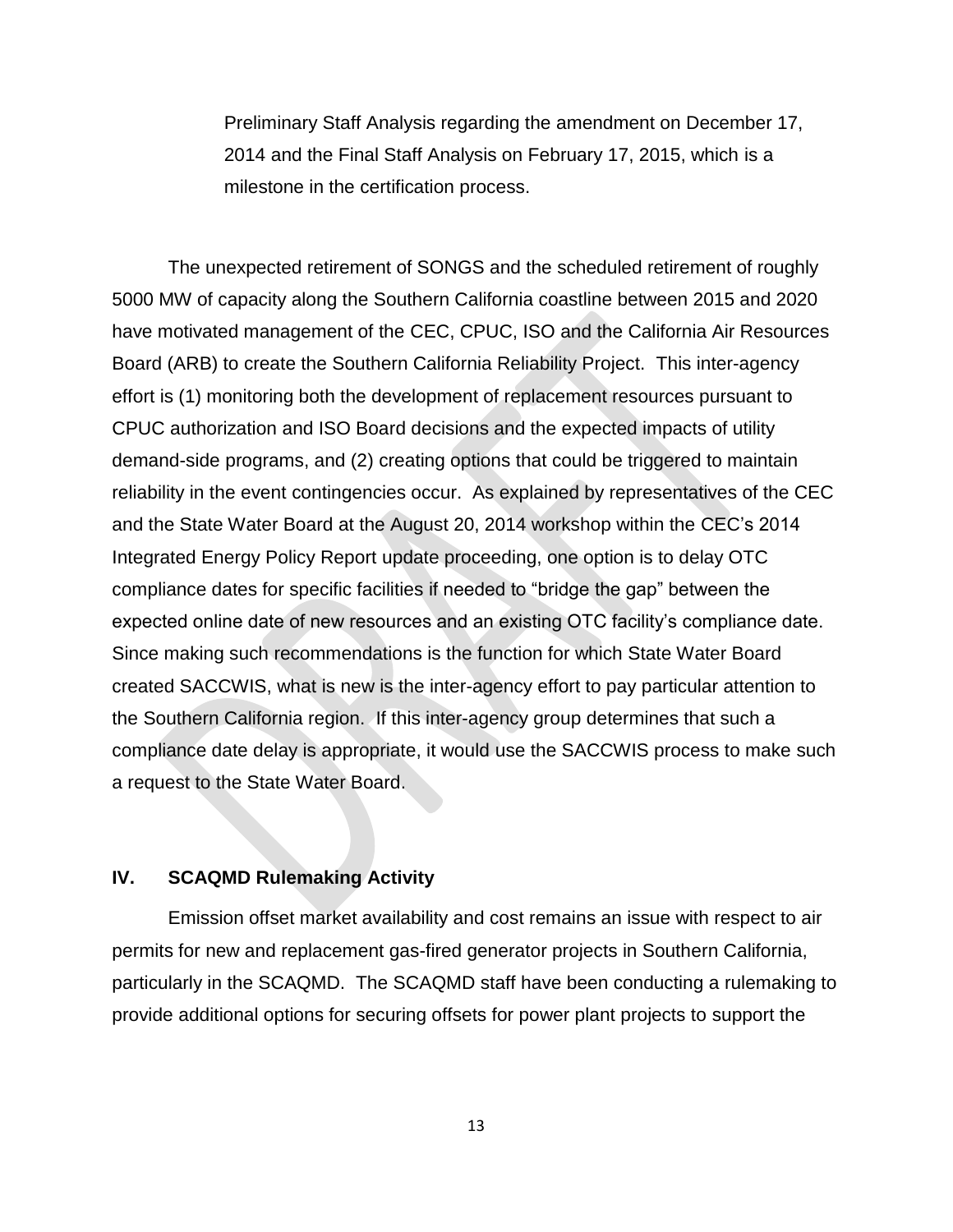state energy agencies' Preliminary Reliability Plan for Los Angeles Basin and San Diego.<sup>18</sup>

# **Rule 1304.1**

On September 6, 2013, SCAQMD adopted Rule 1304.1 – Electrical Generating Facility Fee for Use of Offset Exemption – to enable the imposition of fees for emission offsets provided from SCAQMD's internal offset bank for utility steam boiler repower projects. SCAQMD's existing Rule 1304(a)(2) exempts from provision of offsets any steam generating boilers that are replaced by advanced generation technologies such as combined-cycle gas turbines. Although the exemption removes the offset obligation from the power plant operator, SCAQMD itself must provide the offsets to satisfy federal New Source Review requirements. Importantly, such offsets have historically been provided from the District's internal bank free of charge. With Rule 1304.1 in place, electrical generating facilities that use the Rule 1304(a)(2) offset exemption must now pay fees when using this exemption. The fee proceeds will be invested in air pollution improvement projects consistent with SCAQMD's Air Quality Management Plan. SCAQMD's rule requires generator developers to make a payment on an annual basis or as a single payment - or a combination of both - at the election of the applicant. A refund of fees is available via written request prior to the commencement of operation for cancelled projects, or prior to the commencement of construction for project amendments that will reduce capacity. SACCWIS will continue to monitor whether this rule has an adverse impact on repowering projects.

# **Proposed Rules 1304.2 and 1304.3**

 $\overline{\phantom{a}}$ 

Separately, on February 7, 2014, SCAQMD's Governing Board authorized its staff to start work on a proposed rulemaking to allow new power plants and expansion projects at existing power plants to access the SCAQMD internal offset bank to meet offset requirements by paying mitigation fees for projects deemed necessary by the state energy agencies for grid reliability. To date, SCAQMD staff has met informally with key stakeholders, held three working group meetings (July and November 2014

<sup>&</sup>lt;sup>18</sup> [http://www.energy.ca.gov/2013\\_energypolicy/documents/2013-09-09\\_workshop/2013-08-30\\_prelim\\_plan.pdf](http://www.energy.ca.gov/2013_energypolicy/documents/2013-09-09_workshop/2013-08-30_prelim_plan.pdf)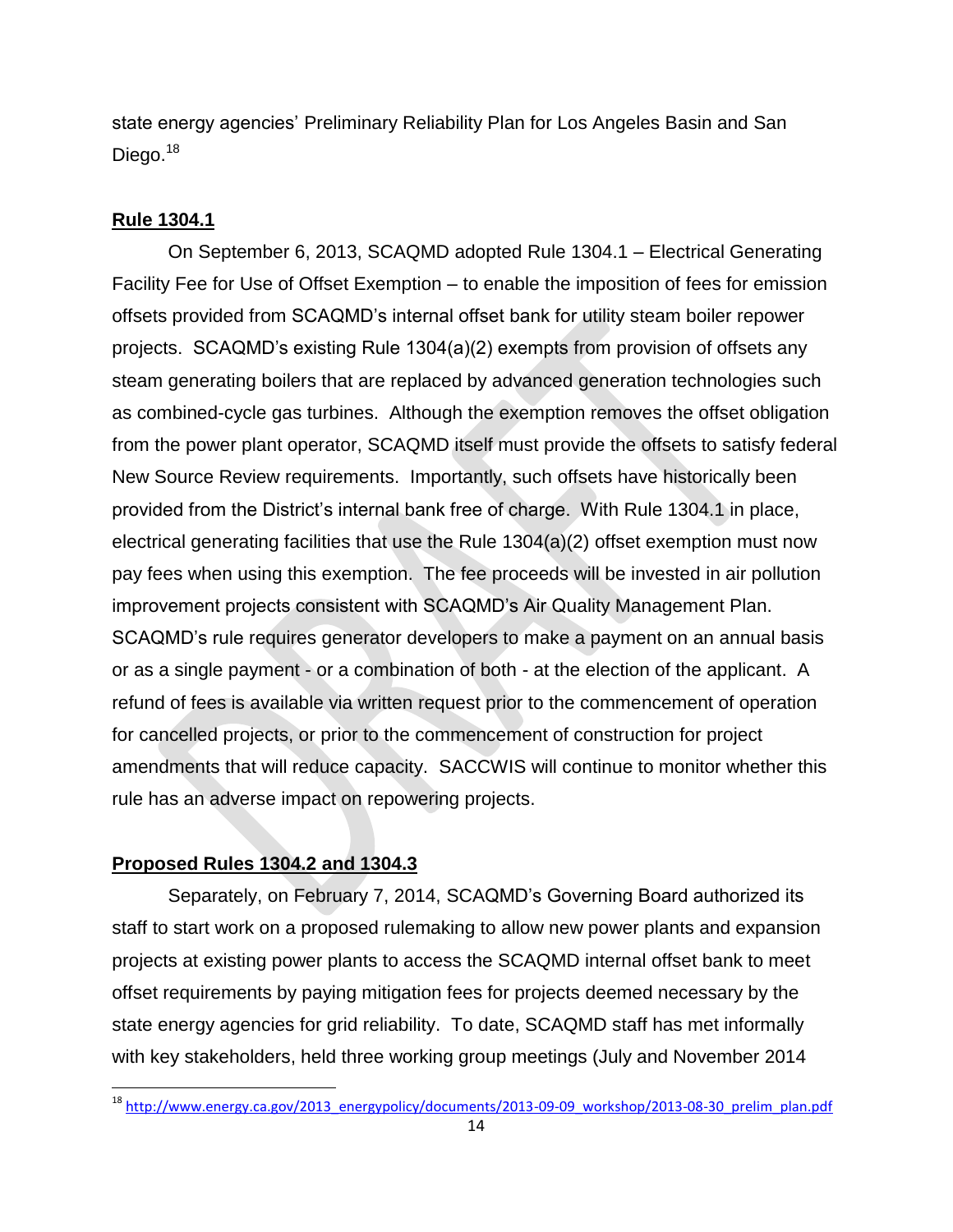and April 2015), and released two draft rules – one that applies to power plants that have contracted to sell energy to an investor-owned utility (IOU) (PR 1304.2) and the other for power plants approved by a publicly-owned utility (POU) (PR 1304.3). The draft rules incorporate limitations to prevent excess withdrawals from the internal bank, while encouraging preferred resources to be developed, by tying project eligibility to CPUC Long-Term Procurement Plan (LTPP) authorized gas-fired resources for IOU projects and to projects serving native load and identified in an approved Integrated Resource Plan for POU projects. The IOUs and POUs would work with SCAQMD staff to project the amount of offsets needed for the authorized fossil-fuel generation capacity in the South Coast Air Basin and reserve the requisite internal bank offsets. The reserved offsets would be debited from the internal offset bank prior to issuance of the permit to construct and upon payment of a non-refundable offset fee. The fee is to be paid on an annual basis or as a single lump-sum payment. The offset fee proceeds will be used to obtain emission reductions consistent with the needs of SCAQMD's Air Quality Management Plan, with priority given to air quality improvement projects in communities where the power plants are located and to environmental justice areas. SCAQMD staff requested comments on the April 2015 versions of the draft rules from the stakeholder Working Group and plans to hold a fourth working group meeting in the near future. The rules are expected to go before the SCAQMD Governing Board for adoption in late third quarter to early fourth quarter of this year. Technical staff of most SACCWIS agencies will continue to participate in the rule development process.

#### **V. REVIEW OF GENERATING FACILITY COMPLIANCE DATES THROUGH 2020**

This section identifies specific issues associated with generating facilities in the ISO's balancing authority area that have compliance dates in the OTC Policy. These facilities include: El Segundo, Encina, Pittsburg, Moss Landing, Ormond Beach, Mandalay, Huntington Beach, Alamitos and Redondo Beach. Specifics for each power plant represent the aspirations of the owners of these facilities, which may not coincide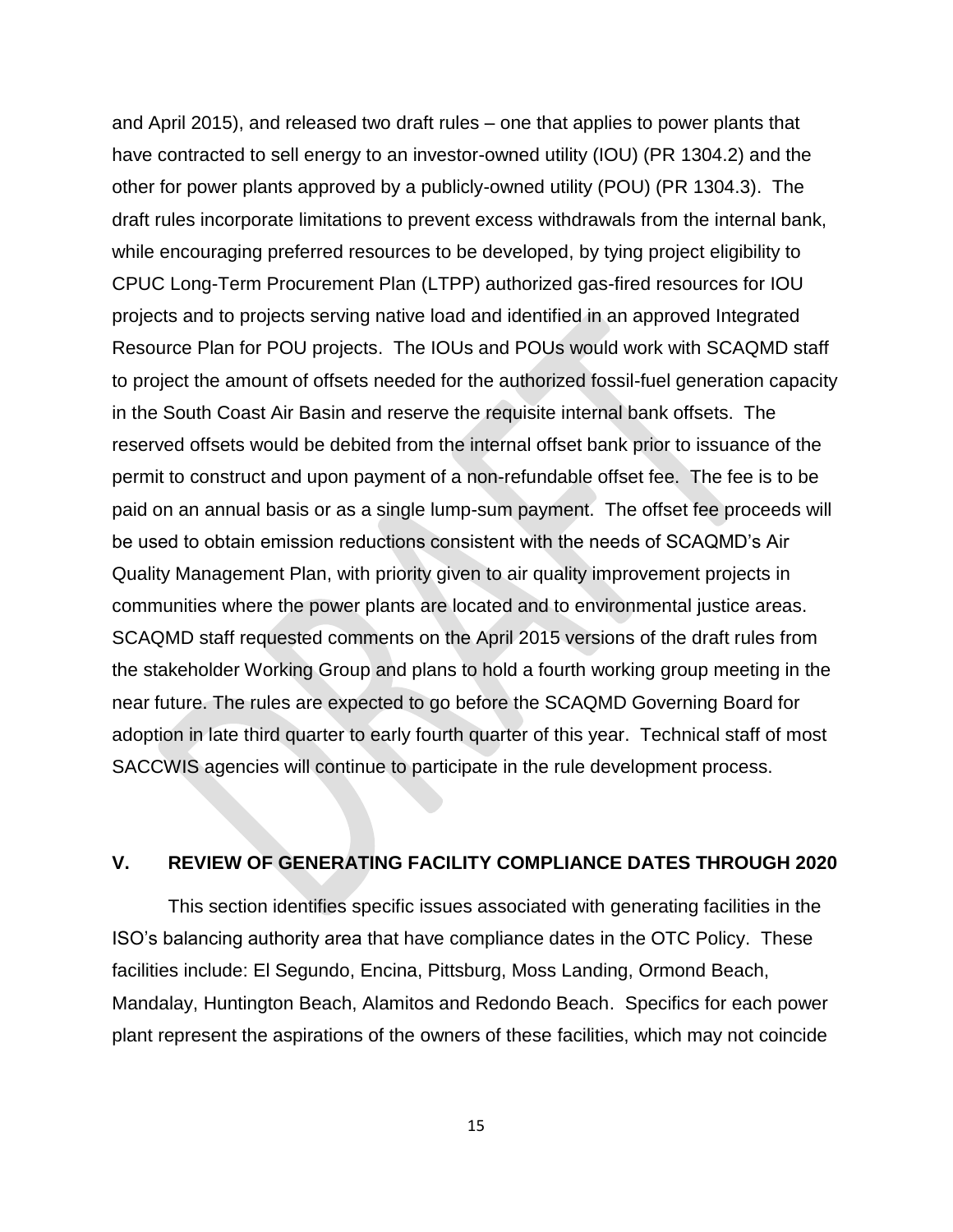with the regulatory decisions made by the CPUC, ISO and CEC affecting the amount and type or timing of resources to be procured.<sup>19</sup>

### **El Segundo**

NRG completed a repowering project that consists of two combined cycle facilities that use dry air cooling. This project reached commercial operation in summer 2013. As part of that repowering, NRG retired Unit 3 (Units 1 and 2 retired previously). El Segundo Unit 4 uses once through cooling technology. The final compliance date for El Segundo Unit 4 under the OTC Policy is December 31, 2015. NRG submitted a Petition to Amend on April 28, 2013 to the CEC to repower Unit 4, which proposes the demolition of Units 3 and 4, to be replaced with Units 9, 10, 11, and 12 and dry cooling technology.

In its original April 1, 2011 implementation plan, NRG stated that it intended to repower El Segundo Unit 4 and wanted an extension of its compliance date to 2017 to enable NRG to pursue repowering without the loss of operating capacity at the El Segundo facility. In a letter submitted to the State Water Board dated January 30, 2013, NRG stated it will retire unit 4 no later than December 31, 2015, and in a letter submitted to the State Water Board dated November 7, 2013, NRG states that demolition of units 3 and 4 and construction of units 9 through 12 would follow the retirement of unit 4 by its OTC compliance deadline of December 31, 2015. At this time, NRG does not have a power purchase agreement with a load serving entity to support repowering Unit 4. The ISO modeled Unit 4 as offline after 2015 as part of its planning studies. At this time, SACCWIS does not recommend a change in compliance date for El Segundo Unit 4.

#### **Encina**

l

The Encina facility consists of five steam boiler generating units using oncethrough cooling with an aggregate capacity of 950 MW. In its original April 1, 2011

For example, in Decisison12-04-046, Ordering Paragraph #3, the CPUC has limited the ability of jurisdictional investor owned utilities to enter into contracts with facilities using once through cooling beyond their compliance dates in the Statewide Policy. This decision influences the sequence of steps and therefore the timing of any potential extension of compliance dates under the Statewide Policy.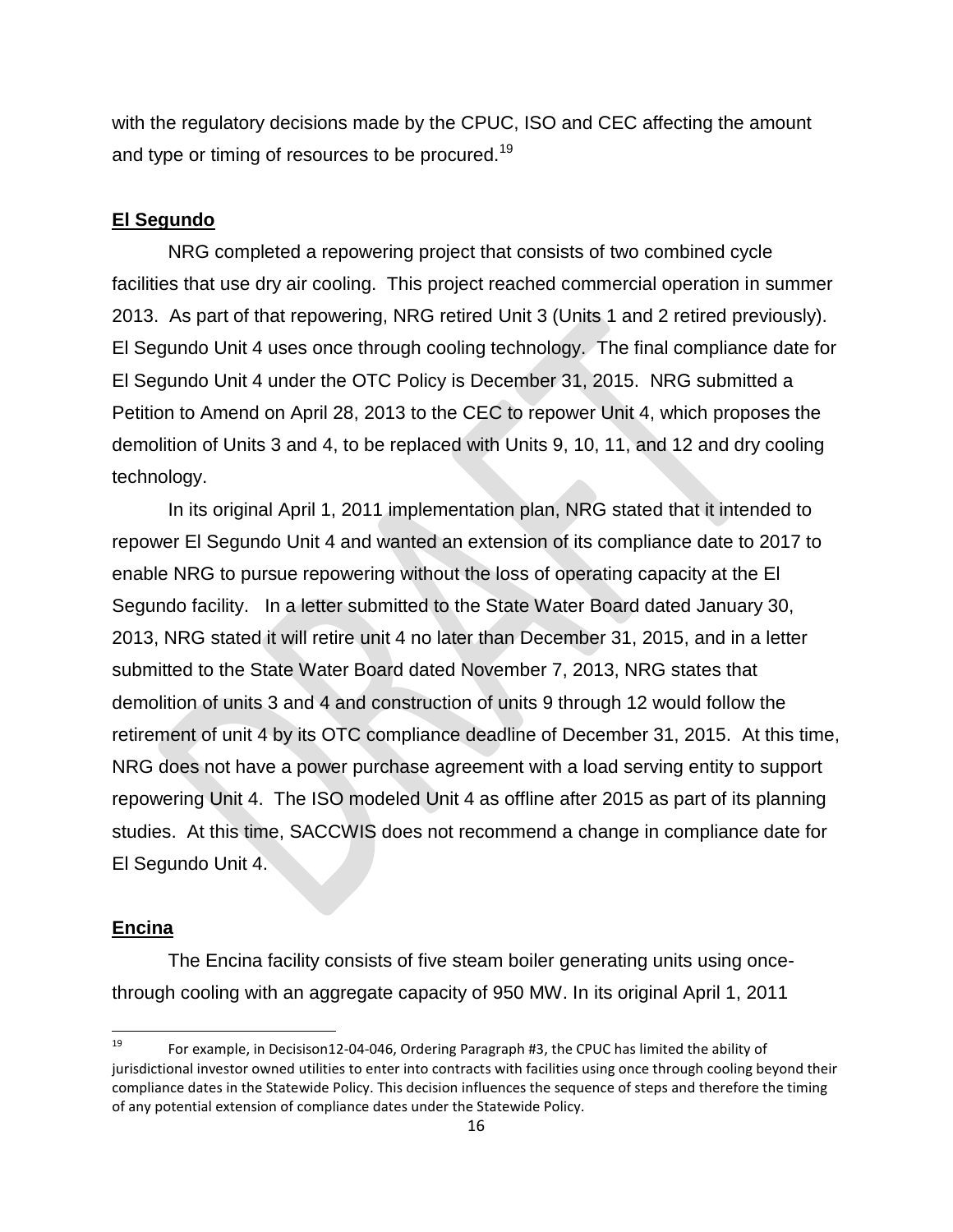implementation plan, NRG proposed different approaches for the five units. For Units 1- 3 (an aggregate of 318 MW capacity), NRG proposed repowering with a new flexible combined cycle facility, the Carlsbad Energy Center, consisting of two combined cycle units with an aggregate capacity of 550 MW. NRG received a permit from the CEC for such a facility in June 2012. For Units 4-5 (an aggregate of 632 MW), NRG proposed retrofitting these units pursuant to the Track 2 option to reduce environmental impacts. In 2013, NRG informed the State Water Board that it still plans to replace Units 1-3 with the Carlsbad Energy Center but it no longer intends to pursue Track 2 compliance options and will retire Units 4 and 5 no later than the final compliance date for Encina of December 31, 2017. NRG announced that it will seek to redesign the Carlsbad Energy Center as a set of peaking units, pursuant to an agreement reached among the company, the City of Carlsbad and SDG&E. NRG submitted a Petition to Amend to the CEC on May 2, 2014 to replace all five units plus a small combustion turbine at Encina with a 600 MW simple-cycle combustion gas turbine power plant. SDG&E has submitted an application to the CPUC for approval of a power purchase agreement with NRG, and NRG noted that they do not intend to modify the existing compliance deadline of December 31, 2017 whether or not this application is approved. On May 21<sup>st</sup>, 2015 the CPUC adopted a Decision which would approve 500 MW of the 600 MW originally requested and allocate the remaining 100 MW to preferred resources or energy storage. The Decision orders SDG&E to file the revised contract within 30 days.

 In its most recent transmission studies, the ISO modeled Encina as offline at the end of 2017, which creates a need for new resources to satisfy regional reliability requirements. In response to CPUC authorizations, the ISO has performed its studies with modeling the proposed Carlsbad power plant and other resources identified by San Diego Gas and Electric, starting with year 2018. Once the contracts for these resources and the expected in-service dates are known with certainty, the ISO will perform future analysis with the updated in-service dates. SACCWIS will continue to monitor the circumstances affecting the Encina compliance date and bring forward any recommended change based on more complete information.

17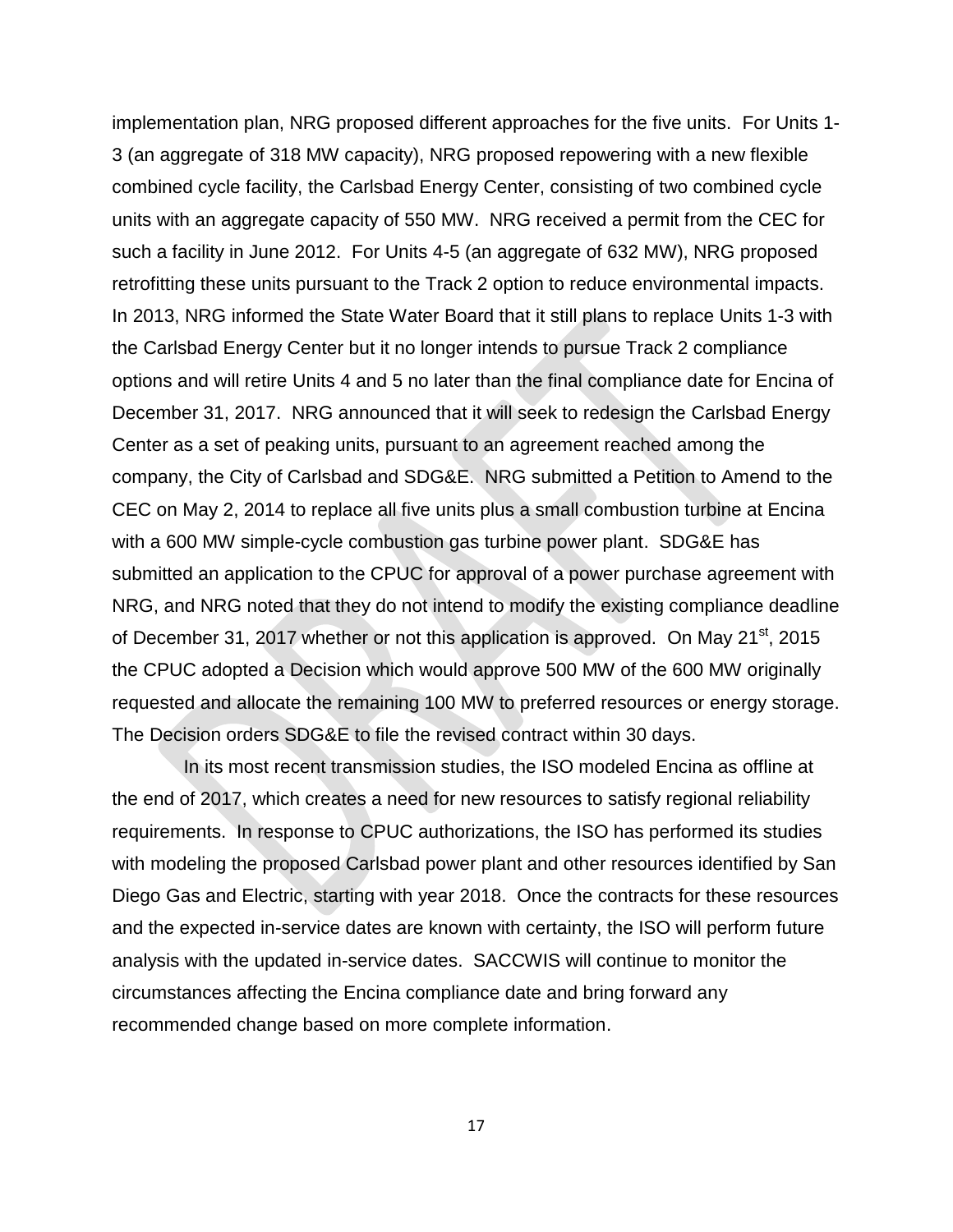#### **Pittsburg**

NRG's Pittsburg Units 5 and 6 are 312 MW and 317 MW steam boilers, respectively. Both units use once-through cooling. Pittsburg Unit 7 is a 682 MW steam boiler unit that has water-cooled cooling towers. Unit 7 is interconnected to Units 5 and 6 and cannot operate independent of them. To start Pittsburg Unit 7, NRG must start either Unit 5 or 6 first. The final compliance date for Pittsburg under the OTC Policy is December 31, 2017. In response to the SWRCB on April 23<sup>rd</sup>, 2015, regarding most current information on implementation update for Pittsburg Generation Station (PGS), NRG continued to affirm its proposed plan to sever the existing cooling towers from Unit 7, connect them to Units 5 and 6, and then retire Unit 7. This sequence of steps would eliminate once through cooling at Units 5 and 6 but also would result in the loss of capacity from Unit 7. To finance and construct this new configuration, NRG asserts it needs a multi-year contract from a load serving entity, but NRG has not yet obtained a contract that would support the implementation of the retrofit project. In a settlement agreement between NRG and the State Water Board, October 9, 2014, the State Water Board approved NRG's April 1, 2011 implementation plan to use Track 1. The settlement agreement reiterates NRG's need for a power purchase agreement to enable the conversion project and lack of a contract could lead NRG to permanently retire the facility.

The ISO's 2015-2019 local capacity study final results show that the Pittsburg subarea requirements drop to zero once four transmission system upgrades become operational.<sup>20</sup> Based on updated information from the ISO, SACCWIS understands these upgrades will be completed in time to ensure reliability should the Pittsburg units retire on the OTC Policy compliance date. SACCWIS will continue to monitor the circumstances affecting the reliability of the Pittsburg sub-area. SACCWIS does not recommend a change in compliance dates for the units at the Pittsburg facility.

 $20\,$ <sup>20</sup> The ISO's 2015-2019 local capacity study final results released March 3, 2014 show that the Pittsburg subarea requirements drop to zero with the completion of the Moraga #2 230/115 kV transformer replacement (in-service 2016) , Tesla-Pittsburg 230 kV lines reconductoring (in-service 2015) , Contra Costa-Moraga 230 kV reconductoring (in-service 2016), and the Vaca Dixon – Lakeville 230 kV reconductoring project (in-service 2018).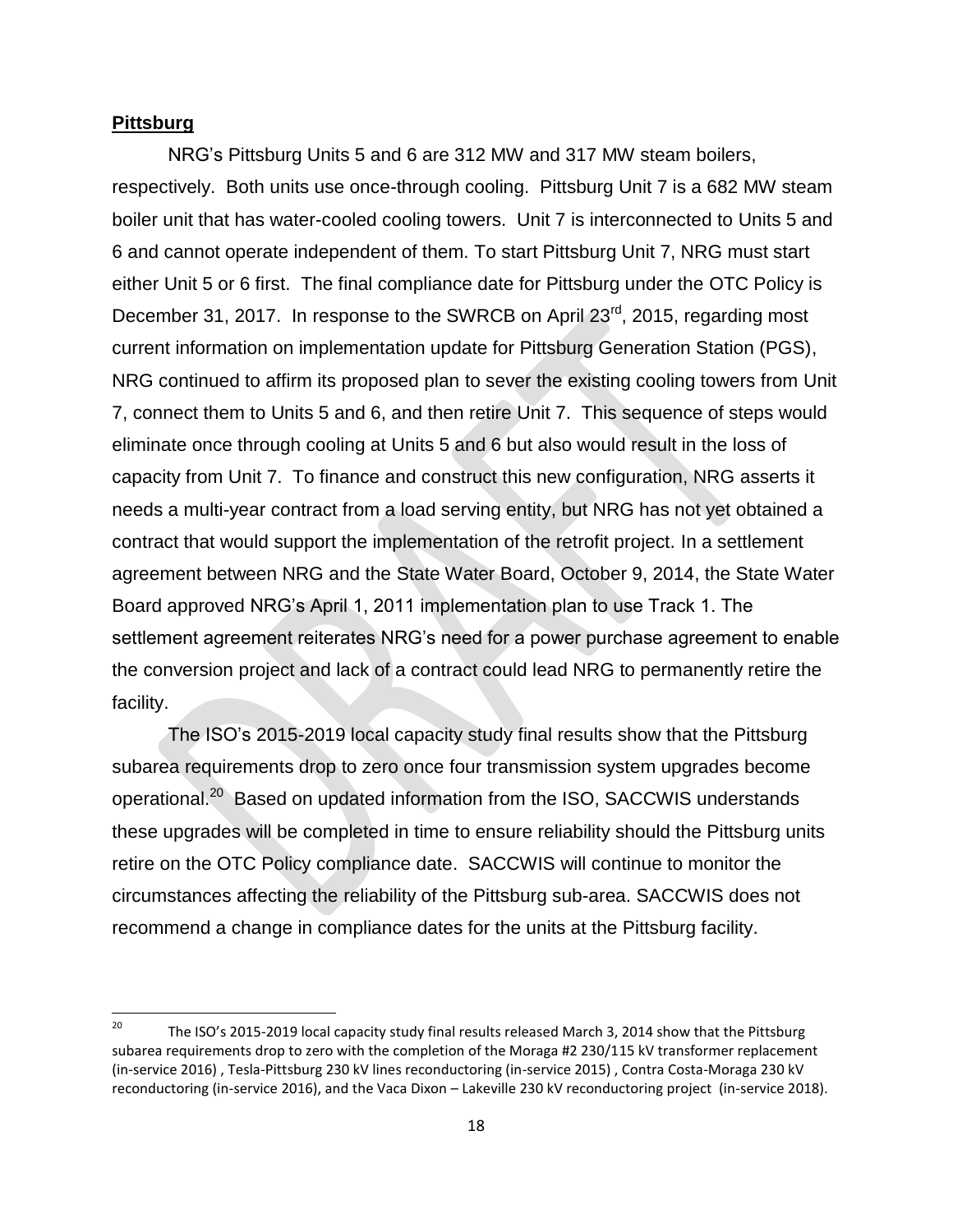#### **Moss Landing**

Dynegy's Moss Landing facility consists of two types of units – older steam boiler units and new combined cycle units. Units 6 and 7 are steam boilers with a capacity of roughly 750 MW each for a total of 1510 MW. Power blocks 1 and 2 refer to two combined cycle facilities; each 510 MW power block consists of two combustion turbines and a heat recovery steam generator. The final compliance date for Moss Landing under the OTC Policy is December 31, 2017. In a signed settlement agreement, October 9, 2014, between Dynegy and the State Water Board staff, the OTC compliance date will extend to December 31, 2020 for Units 1 and 2 and Units 6 and 7. The OTC amendment was approved by the State Water Board, on April 7, 2015 SACCWIS understands the State Water Board must modify the OTC policy to give effect to this provision of the settlement agreement.

In its April 1, 2011 implementation plan, Dynegy proposed a 2032 compliance date for power blocks 1 and 2, and to implement Track 2 retrofit measures by 2017 for Units 6 and 7. In its November 25, 2013 letter to the State Water Board, Dynegy stated its intent to implement Track 2 for Units 1 and 2 as well as Units 6 and 7. In its November 2014 updated implementation plan, Dynegy stated its intent to implement Track 2 for Units 1 and 2 and identified its plans to achieve Track 2 compliance through prior flow reduction credits, use of operational controls, and installation of technology controls. Dynegy also stated its intent to implement Track 2 for Units 6 and 7 by December 31, 2020 or cease operation until such time compliance is achieved. In 2013, Dynegy announced it had secured a contract for the next three years for the output from Units 6 and 7. While Moss Landing is not located within an ISO local reliability area, power blocks 1 and 2 are newer dispatchable combined cycle facilities. SACCWIS understands that the State Water Board compliance date extension to 2020 will allow Dynegy to pursue Track 2 compliance for its Moss Landing units.

#### **Ormond Beach**

NRG's Ormond Beach Generating Station consists of two steam boiler units using once through cooling with a combined capacity of 1486 MW. The final compliance date for the Ormond Beach facility under the OTC Policy is December 31, 2020. In a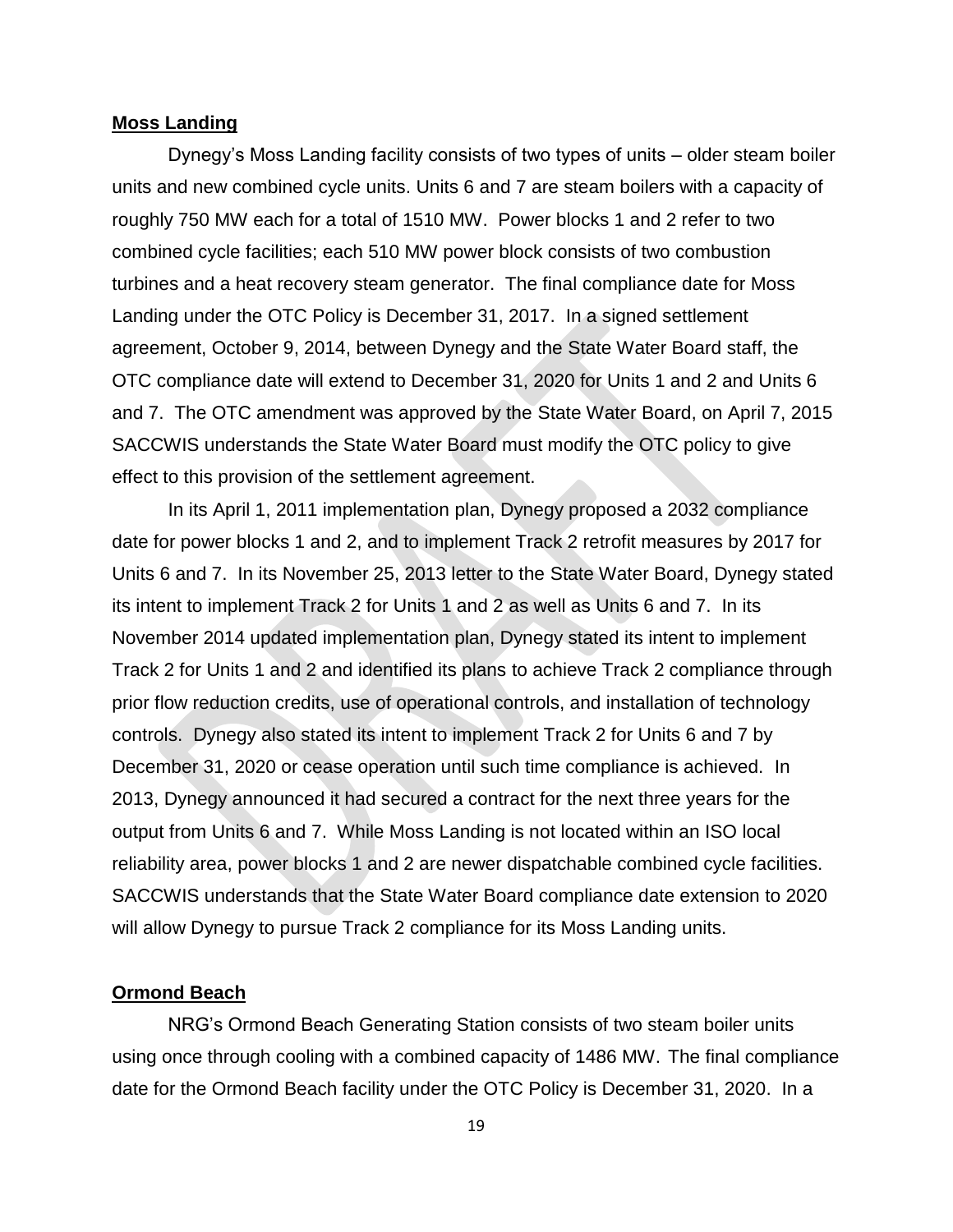settlement agreement, October 9, 2014, between the State Water Board staff and NRG, Track 1 has been determined to be infeasible for Mandalay and Ormond Beach Generating Stations. The CPUC authorized procurement of between 215MW and up to 290 MW in the Moorpark sub-area of the Big Creek/Ventura local reliability area where Ormond Beach is located. NRG is evaluating a replacement project at the Ormond Beach facility and reports it is on track to comply with the OTC Policy by December 31, 2020. NRG has not yet obtained a contract that would support either a replacement project at Ormond Beach or technology and operational controls to achieve Track 2 compliance. The ISO plans to continue to model Ormond Beach as offline after 2020 in its transmission planning studies and will continue to provide the results of those studies to SACCWIS. At this time, SACCWIS does not recommend a change in compliance dates for the Ormond Beach facility.

#### **Mandalay**

l

NRG's Mandalay Generating Station consists of 3 units. Units 1 and 2 use oncethrough cooling and have a capacity of 215 MW each. Unit 3 is a peaking combustion turbine with an air quality permit allowing only a very limited number of operating hours each year due to lack of emission controls. The final compliance date for the Mandalay facility under the OTC Policy is December 31, 2020. The settlement agreement dated October 9, 2014, between the State Water Board and NRG, reflects that Track 1 compliance is not feasible for Mandalay and Ormond Beach Generating Stations<sup>21</sup>, and compliance can be achieved either through retiring the OTC units and pursuing a replacement project or pursuing Track 2. NRG is evaluating a replacement project at the Mandalay facility and reports it is on track to comply with the OTC Policy by December 31, 2020. The CPUC authorized procurement of between 215 MW and up to 290 MW in the Moorpark sub-area of the Big Creek/Ventura local reliability area where Mandalay is located, and NRG Energy Center Oxnard LLC was selected by SCE as one of the successful bidders for gas-fired generation in the Moorpark sub-area. SCE's

<sup>&</sup>lt;sup>21</sup> The definition of not feasible in Section 5 of the OTC Policy is "cannot be accomplished because of space constraints or the inability to obtain necessary permits due to public safety considerations, unacceptable environmental impacts, local ordinances, regulations, etc. Cost is not a factor to be considered when determining feasibility under Track 1."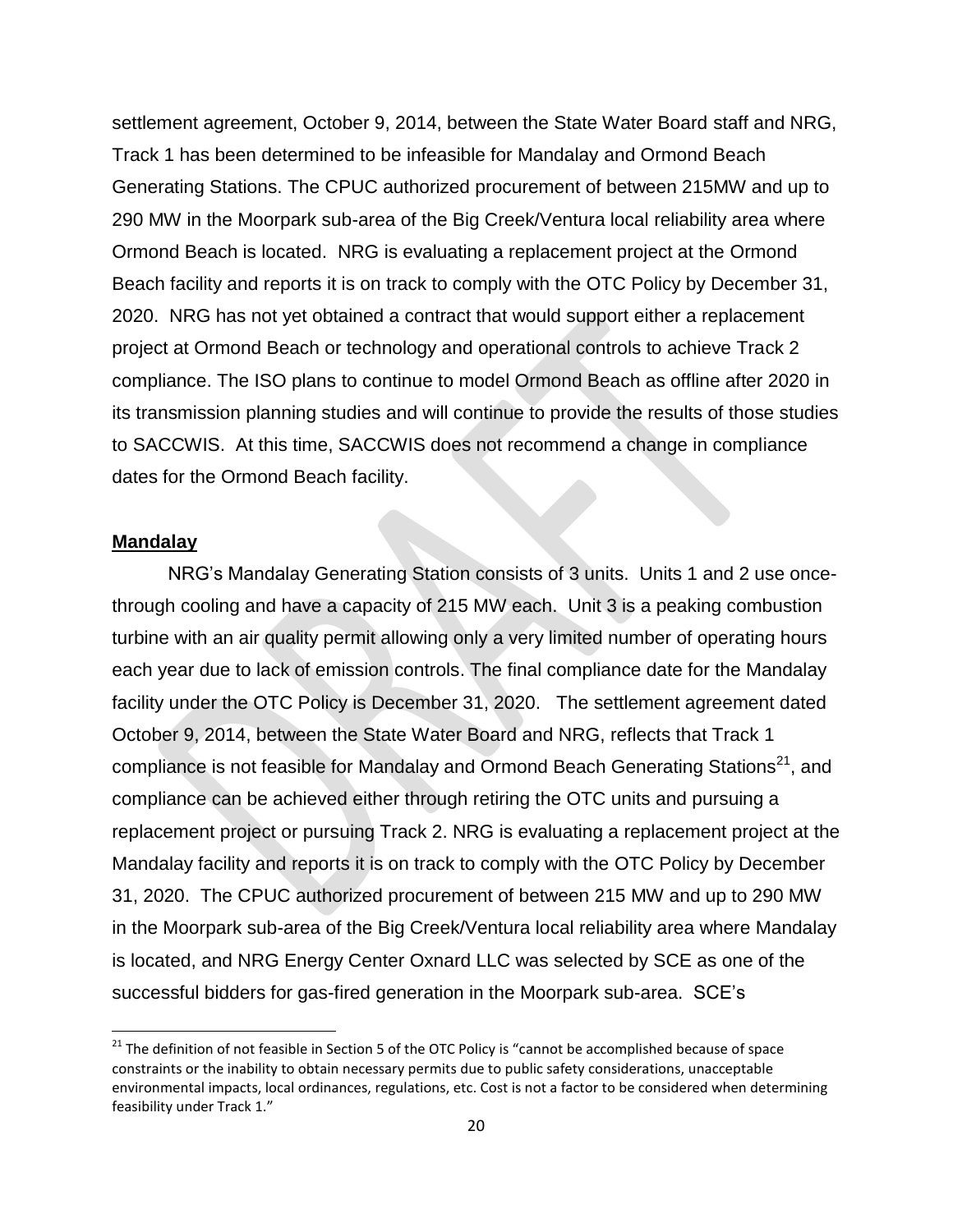Application to the CPUC for Approval of its 2013 Local Capacity Requirements Request for Offers per CPUC Decision D.13-02-015 specifies that NRG plans to build a 262-MW peaking generating unit at the Mandalay site with a commercial online date of June 1, 2020. In its implementation plan update of April 23, 2015, to the SWRCB, NRG confirmed its intent to achieve Track 1 compliance and replace Units 1 and 2 with the 262-MW Puente Power Project. NRG filed an Application for Certification with the CEC on April 15, 2015, and an Authority to Construct/Determination of Compliance application with the Ventura County Air Pollution Control District (VCAPCD) on March 19, 2015. Although the CEC and VCAPCD applications are still in review, NRG has indicated the project does not require a federal Prevention of Significant Deterioration permit and has stated they control the necessary offsets to mitigate the project's net NOx emission increases. Given the Track 1 procurement activities to date, the ISO has modeled the 262 MW NRG project to replace Mandalay Units 1 and 2, as well as 12.5 MW of preferred resources, and plans to continue to model these, up to the upper limit of the authorized level (i.e., 290 MW) if needed, in its upcoming annual transmission planning studies and will provide the results of those studies to SACCWIS. SACCWIS will continue to monitor the circumstances affecting the Mandalay compliance date. At this time, SACCWIS does not recommend a change in compliance dates for the Mandalay facility.

#### **Huntington Beach**

AES' Huntington Beach Generating Station (HBGS) consists of four units. Units 3 and 4 retired on October 31, 2012 and were converted to synchronous condensers to provide voltage support in 2013. Units 1 and 2 use once-through cooling and each has a capacity of 226 MW. As shown in Table 2, Huntington Beach Units 1-2 are operating at a substantially higher level than most OTC facilities. The final compliance date for the Huntington Beach facility under the OTC Policy is December 31, 2020.

There are several sources of information about future plans for Huntington Beach power generating facilities: (1) the submission of a proposed power purchase agreement by SCE to the CPUC for review and approval, (2) discussions between AES and the CEC preparatory to AES submitting a permit amendment, and (3) formal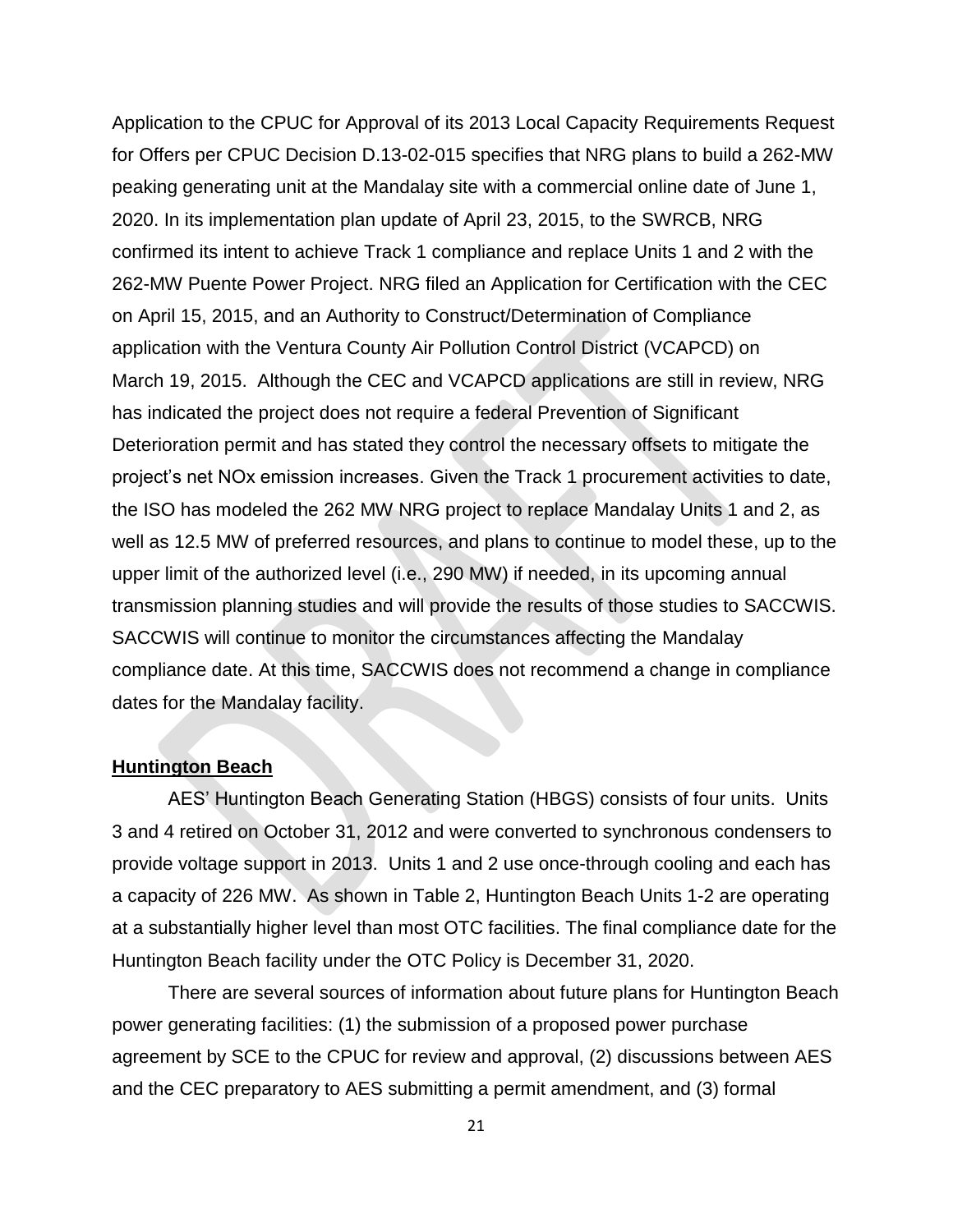responses by AES to SWRCB regarding its OTC implementation plans. The nature of repowering projects, their schedules, and perceived need to continue to operate existing facilities at the Huntington Beach site to assure local reliability differ among these alternative sources.

In its implementation plan update of March 31, 2013, AES confirmed its intent to use the OTC Policy's Track 1 compliance alternative for Units 1 and 2 through a repowering project that impacts both its Huntington Beach and Redondo Beach facilities. CEC has since approved the Application for Certification (AFC) for a 939-MW electrical generating facility consisting of two independently operated 3-on-1 combinedcycle gas turbine power blocks to replace Units 1 and 2. In its November 8, 2013 implementation plan update, AES conveyed that the construction and demolition schedule provided in the AFC proceeding is not indicative of current plans and was generated to analyze the maximum potential environmental impacts that could occur under the most aggressive schedule.

In its April 23, 2015 implementation plan update AES estimates it will retire Huntington Beach Unit 1 by October 31, 2019 to meet SCAQMD offset requirements and enable the commissioning of the new replacement generating facility of 644 MW combined cycle gas turbine (CCGT) plant, expected to begin commercial operation by May 1, 2020. This replacement generating facility recently was selected by Southern California Edison (SCE) Company in its local capacity resource portfolio related to the Long-Term Procurement Plan (LTPP) Tracks 1 and 4 at the CPUC. In the updated implementation plan, AES estimates that it will retire Unit 2 by December 31, 2020, to meet the SWRCB's OTC implementation date. AES-SL plans to amend the California Energy Commission (CEC) license for the new Huntington Beach Energy Project for a change in the generating technology and size of the project to be developed at AES-HB. An amendment to the license will be submitted in the summer of 2015 that will detail a new 644 MW CCGT in place of the 470 MW power block one and 200 MW of open cycle gas turbine peakers in place of power block two. AES assumed that the synchronous condensers will run through September 30, 2018 at the latest, at which time they will be retired.

22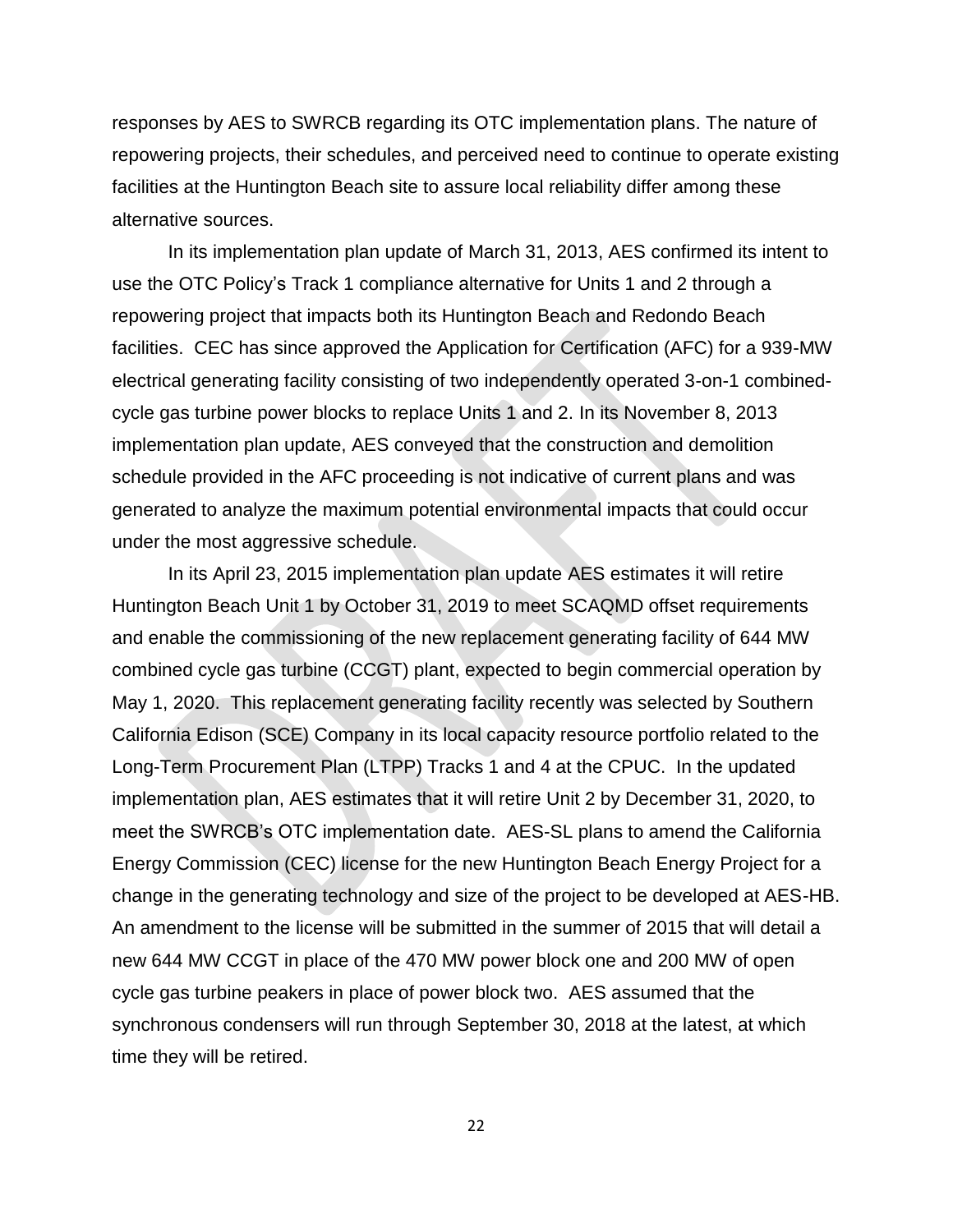ISO studies indicated that the Huntington Beach synchronous condensers at Units 3 and 4 cannot be retired until at least three critical transmission projects are placed in-service: Talega synchronous condensers (in-service date 2015), San Luis Rey synchronous condensers (in-service date 2017), and the Imperial Valley phase shifting transformers (in-service date 2017). In addition, Carlsbad Energy Center Project, a replacement project for the existing Encina power plant, or electrically equivalent resource with same amount of capacity, would also need to be in service prior to the retirement of Huntington Beach synchronous condensers. In its 2015-2016 transmission planning studies (i.e., local capacity requirement studies), the ISO intends to model at least the proposed 644 MW Huntington Beach repowering to replace Huntington Beach facility after 2020. SACCWIS will continue to monitor the circumstances affecting the Huntington Beach compliance date. At this time, however, SACCWIS does not recommend a change in compliance date for the Huntington Beach facility.

### **Alamitos**

AES' Alamitos Generating Station consists of six units using once-through cooling. Total capacity of these units is approximately 2000 MW. The final compliance date for the Alamitos facility under the Statewide Policy is December 31, 2020. In a November 8, 2013, update to their implementation plan, AES is reaffirmed its intent to repower the Alamitos facility in order to comply with Track 1 of the Statewide Policy. On December 27, 2013, AES filed an AFC with the CEC to repower the facility with four 3 on-1 combined-cycle gas turbine power blocks with a net generating capacity of 1,936 MW. All six operating units and retired Unit 7 would be demolished as part of the proposed project. Construction and demolition activities at the site would occur from first quarter 2016 until third quarter 2027. As mentioned in Section III, on November 5, 2014, AES was awarded a Power Purchase Agreement contract with SCE, pending CPUC approval, for the Alamitos Energy Center, with different equipment, configuration, and smaller capacity (640 MW) than the information submitted in the AFC to CEC. January 2015 project status documents from the CEC siting case indicate AES is currently working toward filing a Supplemental AFC and has been coordinating with CEC staff on informational needs. AES indicates a reduced project size of 1,040 MW

23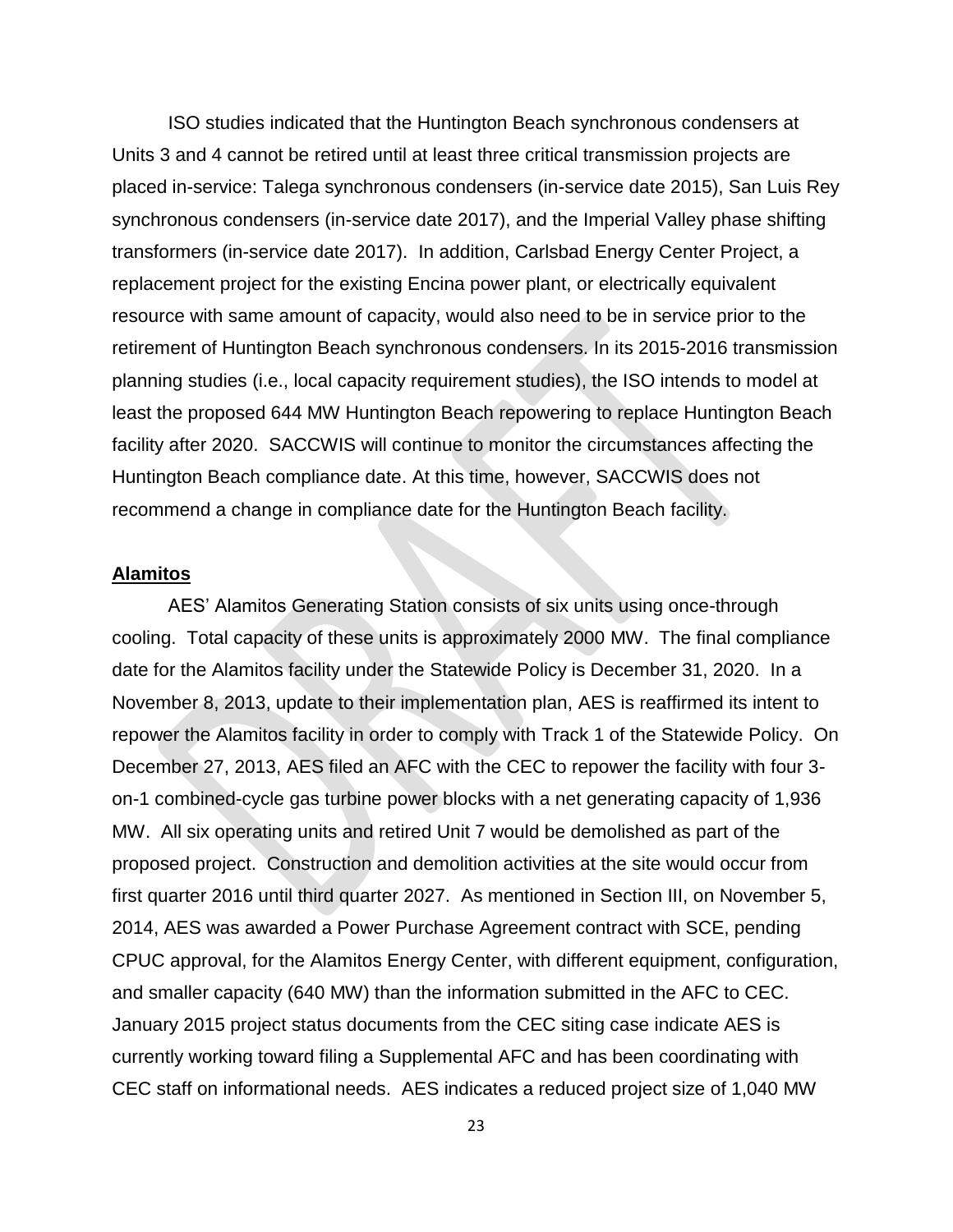and a proposed filing of the SAFC in 3<sup>rd</sup> quarter 2015. SWRCB requested an updated implementation plan from AES detailing descriptions of any changes, along with the detailed schedule for such activity.

In August of 2015, AES intends to provide additional information to the CEC as well as new applications to the SCAQMD for a revised AEC that will consist of 640 MW of CCGT generation, 300 MW of energy storage, and 400 MW of gas peakers. The 640 MW of CCGT and 100 MW of energy storage was awarded to AES in a recent SCE RFO, while AES is pursuing approvals for the additional 200 MW of storage and 400 MW of gas peakers. On April 23, 2015, AES responded and again re-affirmed its intent to utilize Track 1 compliance and permanently retire all six generation units. These units - which are contracted and expected to remain operational through May 31, 2018 – will be retired on an individual basis. This will take place if it is no longer economic to operate and sell into the spot market, the unit needs to be decommissioned to allow for a new replacement, or the unit reaches its OTC compliance date. Units 5 and 6 are contingent upon AES' other generators – if the CPUC approves new AES CCGTs at Alamitos and Huntington Beach, units 5 and 6 would be retired in 2019 to qualify for emission offsets. If these PPAs are not approved, Units 5 and 6 will operate until their 2020 compliance deadline, and Unit 1 would no longer need to be de-rated to 136 MW on October 1, 2019. In its 2015-2016 transmission planning studies (i.e., local capacity requirement studies, the ISO intends to model at least the proposed 640 MW Alamitos Energy Center to replace Alamitos after 2020 and will continue to provide the results of those studies to SACCWIS. At this time, however, SACCWIS does not recommend a change in compliance date for the Alamitos facility.

#### **Redondo Beach**

AES' Redondo Beach Generating Station consists of four units using oncethrough cooling. Total capacity of these units is approximately 1300 MW. The final compliance date for the Redondo Beach facility under the OTC Policy is December 31, 2020. In 2013, AES proposed to repower the Redondo Beach facility in order to comply with the OTC Policy. The proposed repowering project is a natural-gas fired, combinedcycle, air-cooled electrical generating facility with a net generating capacity of 496 MW.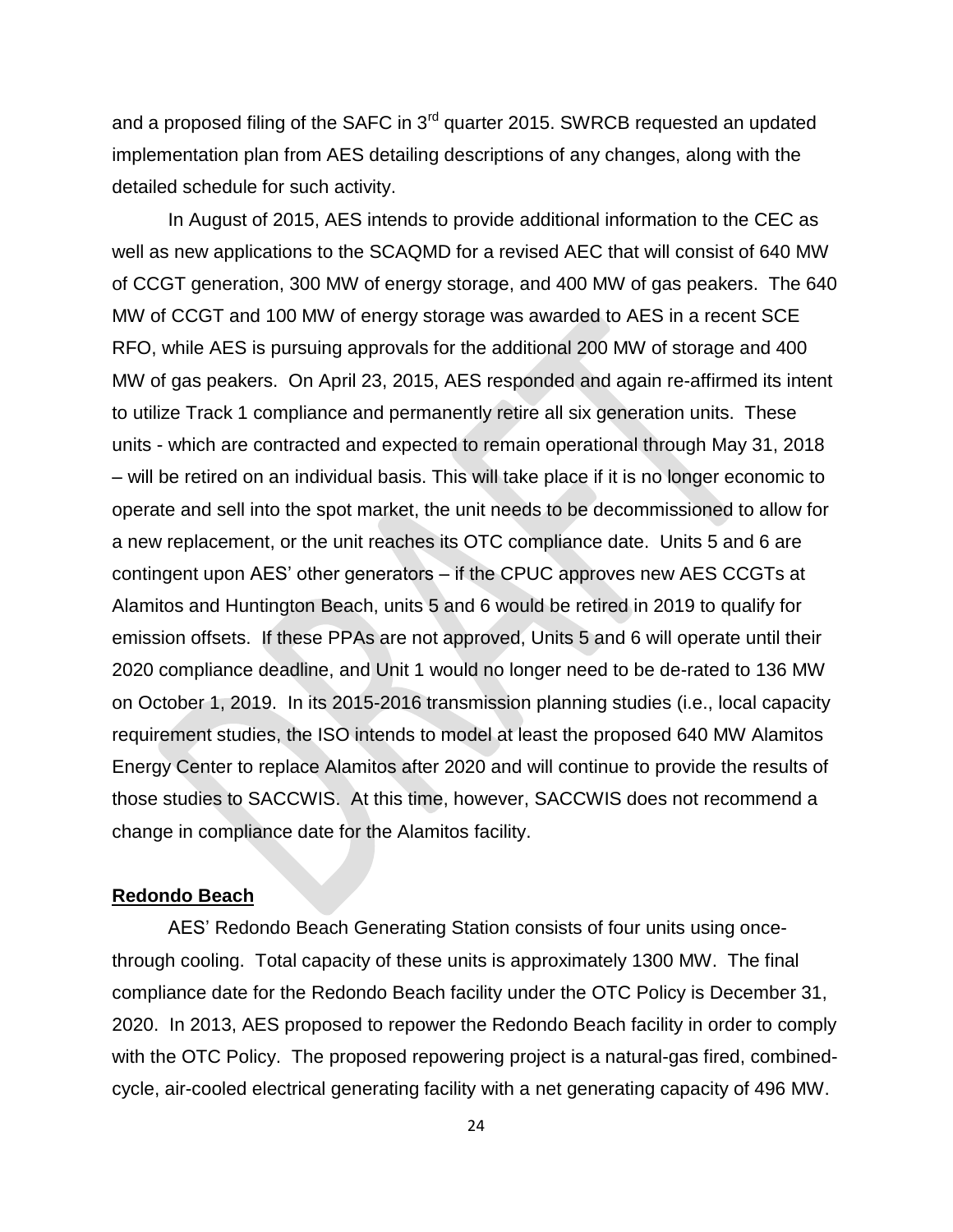As previously mentioned in Section III, AES' Application for Certification at the CEC was suspended until April 1, 2015. AES had proposed alternative land use of the site, and a ballot initiative with the City of Redondo Beach occurred on March 3, 2015. The voters of the City of Redondo Beach rejected the ballot initiative. AES has resumed repowering the facility, and the permitting process is underway again. In its implementation plan update of April 23, 2015, AES provided a revised OTC Policy compliance timeline for its units. Unit 5 is scheduled to shutdown August 31, 2019 in advance of the OTC Policy compliance date to accommodate the new Alamitos CCGT, while Units, 6, 7, and 8 are scheduled to shutdown December 31, 2020 on the OTC Policy compliance date. In addition, AES states that given future uncertainty, AES-RB reserves the right to modify its plans and pursue alternatives that would allow continued operation of the existing units beyond the OTC Policy compliance date.

AES has not yet obtained a contract that would support the repowering project. Given the Track 1 and Track 4 procurement activities to date, the ISO intends to model Redondo Beach offline after 2020 in its transmission planning studies and will continue to provide the results of those studies to SACCWIS. At this time, SACCWIS does not recommend a change in compliance date for the Redondo Beach facility.

# **VI. Conclusion**

 $\overline{\phantom{a}}$ 

SACCWIS members continue to assess the reliability impacts to the electric grid in connection with implementation of the OTC Policy. SACCWIS does not believe all of the OTC units will need to be replaced $^{22}$ . The CPUC has authorized new electric resources to replace a portion of the OTC capacity subject to the statewide policy and is currently considering additional replacement capacity. Some owners of OTC units are retiring them in advance of the compliance dates established by the OTC Policy. The

<sup>&</sup>lt;sup>22</sup> For example, Alamitos Generating Station's total capacity is about 2,000 MW, and SCE has submitted an application to the CPUC for 640 MW conventional generation and 100 MW storage at Alamitos. In its April 23, 2015 generator response letter to the SWRCB, AES indicates it plans to revise its Application for Certification with the CEC for a reduced project size at Alamitos for 1,340 MW, comprised of 640 MW CCGT, 400 MW of open cycle gas turbine peakers and 300 MW of battery energy storage. Ormond Beach is another example demonstrating that not all OTC units need to be replaced. Ormond Beach is 1,486 MW, and NRG has not yet obtained a contract that would support either a replacement project or technology and operational controls to achieve Track 2.